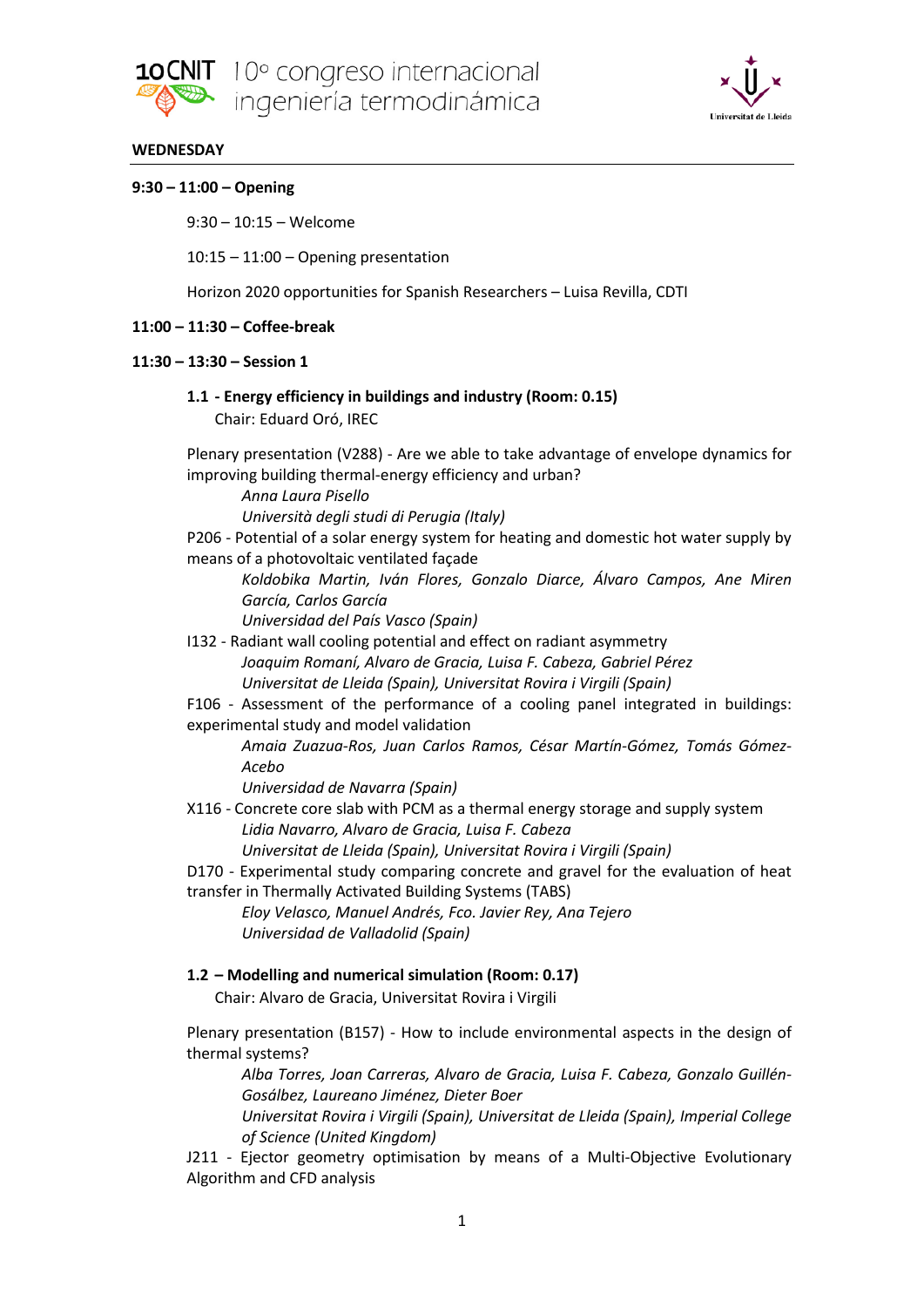



*José Antonio Expósito Carrillo, Francisco José Sánchez de La Flor, José Manuel Salmerón Lissén*

*Universidad de Cádiz (Spain), Universidad de Sevilla (Spain)*

V141 - Comparison of the thermal performance of packed and fluidized bed storage containing a PCM for low temperature solar air heating applications

*Juan F. Belmonte, Juan I. Córcoles, José D. Moya, Antonio E. Molina and José A. Almendros-Ibáñez*

*Renewable Energy Research Institute (Spain), Universidad de Castilla-La Mancha* O105 - Multi-objective optimization approach for a passive house with seasonal solar energy store

*Victor Tulus, Shane Colclough, Philip Griffiths, Joshua Clarke, James T. McLeskey Jr., Laureano Jimenez, Dieter Boer*

*Universitat Rovira i Virgili (Spain), Ulster University (United Kingdom), Virgina Commonwealth University (United Stated of America), Randolph-Macon College (United Stated of America)*

O280 - Simulación de un sistema de suelo radiante con PCM

*Javier Mazo, Mónica Delgado, Ana Lázaro, Conchita Peñalosa, José María Marín, Belén Zalba*

*Universidad de Zaragoza (Spain)*

D255 - Método para la caracterización de las fugas de aire en sistemas de tratamiento de aire

*Francisco Barceló Ruescas, José Gonzálvez Maciá Universitat Politècnica de Valencia (Spain)*

# **1.3 – Renewable energies (Room: 0.16)**

Chair: Camila Barreneche, Universidad de Barcelona

Plenary presentation (K222) - Influence of flux distribution on parabolic troughs performance

*David Rodriguez-Sanchez, Antonio Molina Navarro, Jose A. Almendros Ibañez, Gary Rosengarten*

*RMIT University (Australia), Renewable Energy Research Institute (Spain), Universidad de Castilla-La Mancha (Spain)*

I257 - A new Variable Curvature concept for Linear Fresnel Reflectors Solar Concentrating Systems

*Jose M. Sojo-Gordillo, Antonio Carrillo-Andrés, Samuel Guarino-Molina, Eduardo A. Rodríguez-García*

*Universidad de Málaga (Spain)*

R128 - Creep-fatigue life of Incoloy 800H in solar tubular receivers

*M. Reyes Rodríguez-Sánchez, Marta Laporte, Domingo Santana Universidad Carlos III de Madrid (Spain)*

J152 - Optical and thermal characterization of colored sand for Concentrated Solar Power applications

*Alexandra Gimeno-Furió, Leonor Hernandez, Raúl Martínez-Cuenca, Luis Cabedo, Camila Barreneche, J. Enrique Juliá, Luisa F. Cabeza*

*Universitat Jaume I (Spain), Universitat de Barcelona (Spain), Universitat de Lleida (Spain)*

C143 - Evaporator optimization for solar tower power plants

*Pedro Ángel González-Gómez, Jesús Gómez-Hernández, Javier Villa Briongos, Domingo Santana*

*Universidad Carlos III de Madrid (Spain)*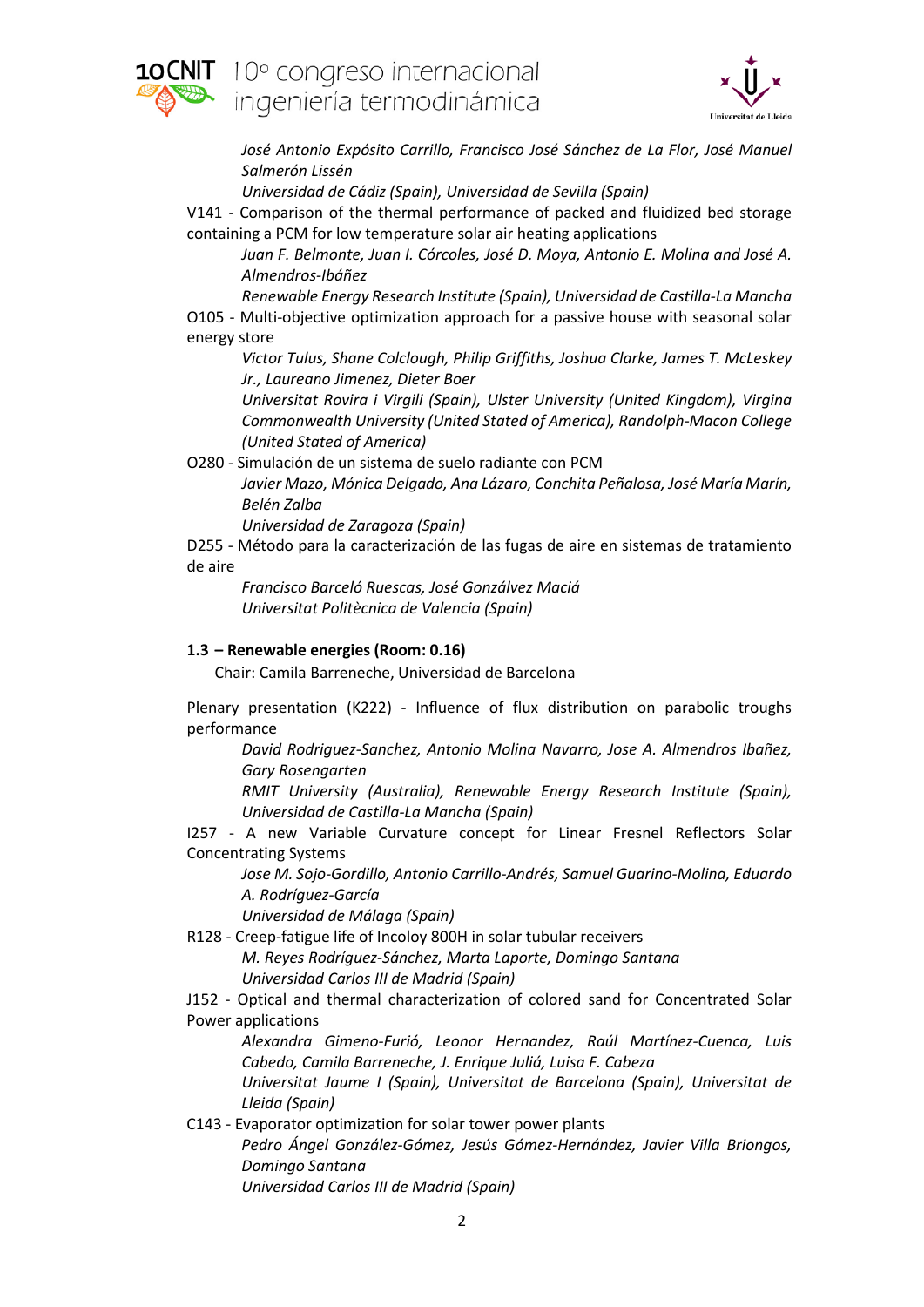



F192 - Optimizing the configuration of concentrating solar power plants to reduce thermal energy cost

*Luis F. González-Portillo, Javier Muñoz-Antón, José M. Martínez-Val Universidad Politécnica de Madrid (Spain)*

### **13:30 – 15:00 – Lunch**

### **15:00 – 16:00 – Poster session**

Chair: A. Inés Fernández, Universidad de Barcelona

Z181 - The importance of the energy simulation in residential buildings refurbishment. A case study for a residential building in Burgos

*Raúl Briones Llorente, Eduardo Montero García Universidad de Burgos (Spain)*

P112 - Material research, design and testing of structural elements made of laminated glass

*Xavier Centelles, Marc Martin, Aran Solé, J. Ramon Castro, Luisa F. Cabeza Universitat de Lleida (Spain), Universitat Jaume I (Spain)*

A113 - Thermal characterization of different substrates under dried conditions for extensive green roofs

*Julià Coma, Marta Chàfer, Alvaro de Gracia, Gabriel Perez, Luisa F. Cabeza Universitat Politècnica de Catalunya (Spain), Universitat Rovira i Virgili (Spain), Universitat de Lleida (Spain)*

J119 - Experimental comparison between two different HTF operating in a Two-tank molten salts plate heat exchanger charging process

*Gerard Peiró, Jaume Gasia, Laia Miró, Cristina Prieto, Luisa F. Cabeza Universitat de Lleida (Spain), Abengoa Research (Spain)*

L120 - Experimental thermal evaluation of thin rammed earth walls in Mediterranean climate

*Susana Serrano, Álvaro de Gracia, Luisa F. Cabeza*

*Universitat Rovira i Virgili (Spain), Universitat de Lleida (Spain)*

X285 - Experimental analysis of the heating system in a public administration building *Juan C. Herrera, Miguel A. Villamañán, José J. Segovia, M. Carmen Martín, César R. Chamorro*

*Cortes de Castilla y León (Spain), Universidad de Valladolid (Spain)*

V162 - Study on solar absorptivity of silica sand under different aging stages for CSP applications

*Camila Barreneche, Anabel Palacios, Alejandro Calderón, Mercè Segarra, A. Inés Fernández*

*University of Barcelona (Spain), University of Lleida (Spain)*

O174 - Analysis of the energy performance of the air-to-air heat recovery systems required by Spanish regulations in office buildings located in different climatic zones of Spain

*L. García-Lozano, J.F. Belmonte*

*Universidad de Castilla-La Mancha (Spain)*

X271 - Estudio de Viabilidad Técnica de Instalaciones Solares Térmicas mediante Programas de Cálculo en la Asignatura de Instalaciones Industriales y Comerciales

*Juan Félix González, Carmen González, Eduardo Sabio, Silvia Román, Beatriz Ledesma, Andrés Álvarez*

*Universidad de Extremadura (Spain)*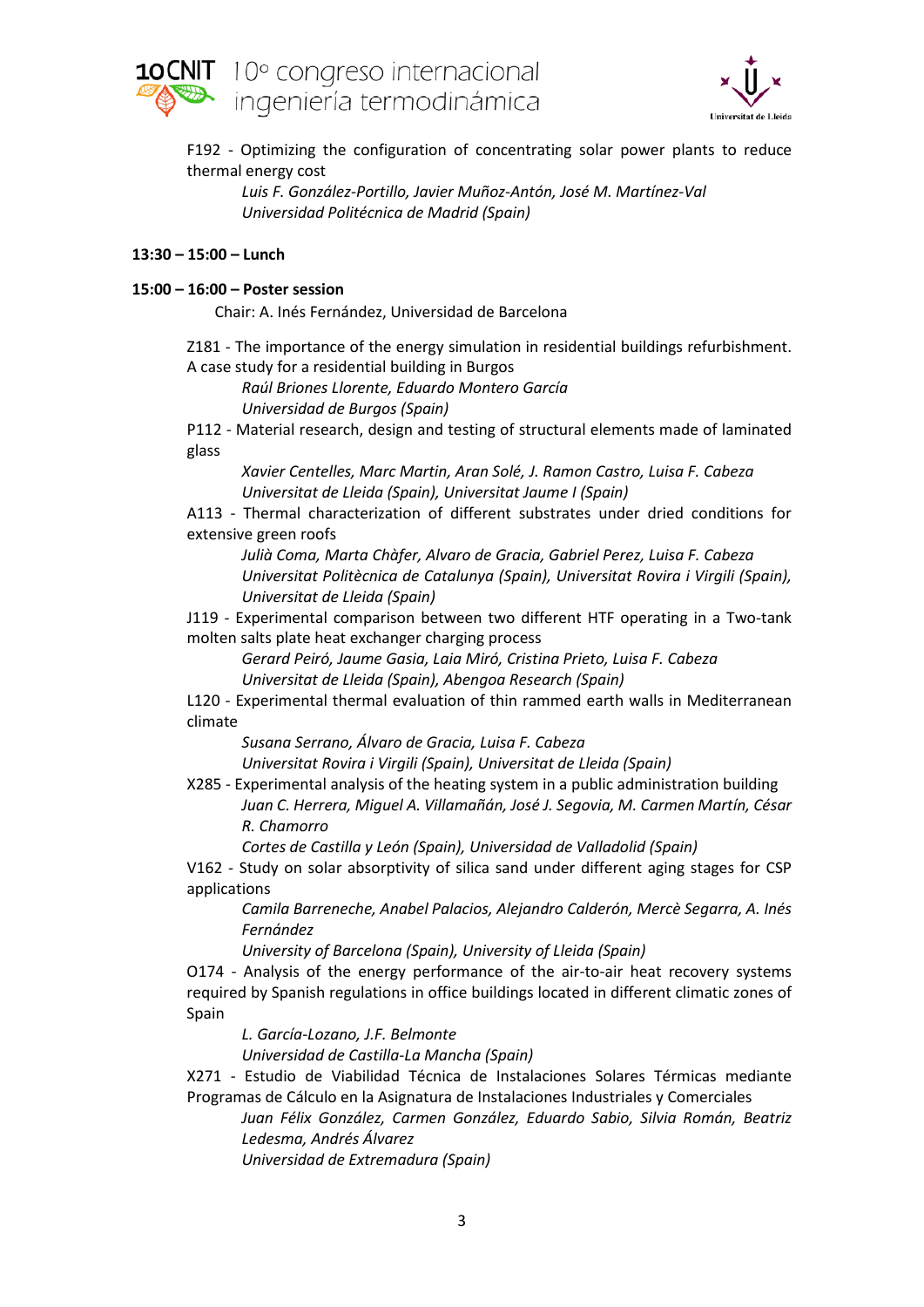



R272 - Aplicación de hoja de cálculo para estudios de microcogeneración en la asignatura de eficiencia energética en instalaciones industriales

*Juan Félix González, Andrés Álvarez, Beatriz Ledesma, Eduardo Sabio Universidad de Extremadura (Spain)*

Y183 - Progress of Research on Lightened Clay Bricks *M.C. Juárez, M.P. Morales, P. Olasolo, J. Martínez Santolaya Universidad Internacional de La Rioja (Spain), Universidad Autónoma de Chile (Chile)*

L240 - Military Energy Management Plans (PGEMi) in Marine Infantry Deployments *Amador Martínez, Guillermo Rey, Carlos Ulloa, Diego Pablo Ruíz Technological Institute of Energy Certification (Spain), Defense University Center(Spain), Universidad de Granada (Spain)*

X282 - Estudio de alternativas de recuperación de energía en climatizadores de aire primario

*David Villalta Mompeán, Rubén Barbero Fresno, Fernando Varela Díez, José Daniel Marcos del Cano, Santiago Aroca Lastra*

*Universidad Nacional de Educación a Distancia (Spain)*

S281 - Life cycle assessment (LCA) of a system for buildings heating, cooling, and DHW implementing thermochemical energy storage

*Aran Solé, Carol Pascual, Alvaro de Gracia, Asier Martínez, Dieter Boer, Luisa F. Cabeza*

*Universitat Jaume I, Tecnalia (Spain), Universitat Rovira i Virgili (Spain), Universitat de Lleida (Spain)*

C194 - Modeling of a hybrid photovoltaic/thermal (PV/T) solar system *David González-Peña, Cristina Alonso-Tristán, Elena Arce, Andrés Suárez-García, Miguel Ángel Álvarez-Feijoo Universidad de Burgos (Spain), University Centre of Defence at the Spanish Navy Army (Spain)*

- N111 PCM optimization for passive cooling and heating *Mohammad Saffari, Alvaro de Gracia, Cèsar Fernández, Luisa F. Cabeza Universitat de Lleida (Spain), Universitat Rovira i Virgili (Spain)*
- W238 Comparison of different sections geometries for heat water collectors *David González Peña, Montserrat Díez Mediavilla, Cristina Alonso Tristán, Mª Isabel Dieste Velasco Universidad de Burgos (Spain)*

O229 - Cálculo de sistemas de producción de ACS con bomba de calor de CO2 *Miguel A. Lozano, Sergio Ruiz Universidad de Zaragoza (Spain)*

P127 - Modelado del comportamiento térmico de una canalización eléctrica prefabricada en diferentes condiciones ambientales

*Carlos J. Renedo, Fernando Delgado, Agustín Santisteban, Inmaculada Fernández, Juan Carcedo, Félix Ortiz Universidad de Cantabria (Spain)*

V226 - Application of AHP to designing complex energy systems *Carlos Ulloa, Andrés Suárez, José María Núñez, Guillermo Rey Defense University Center (Spain)*

X201 - Ciclo híbrido Brayton-Rankine alimentado por fuentes de calor sensible: caso de salto de temperatura fijo y caso de calor residual.

*Antonio Rovira, Marta Muñoz, Consuel Sánchez Universidad Nacional de Educación a Distancia (Spain)*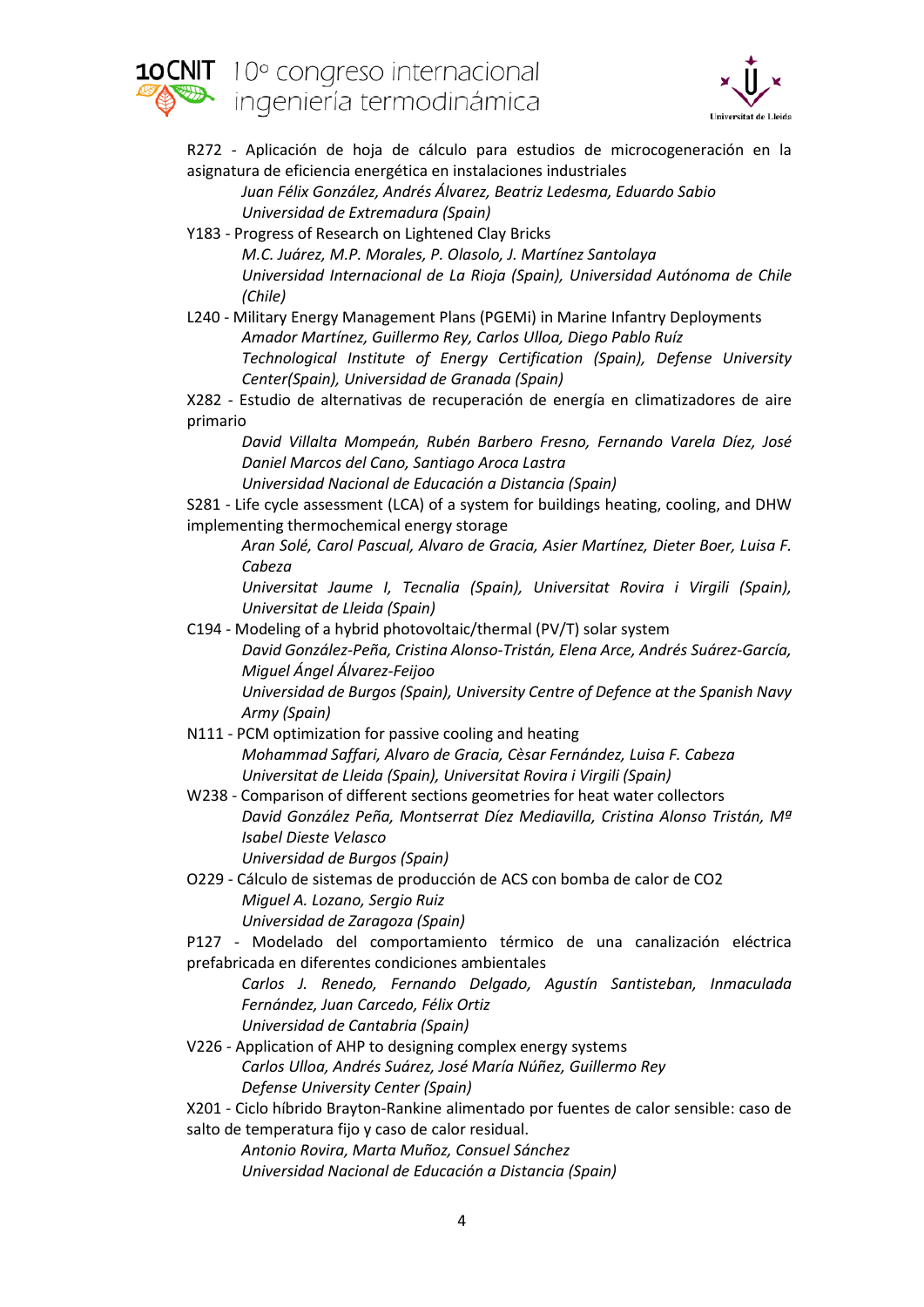



L200 - Ciclo combinado hibridado avanzado con turbina de gas parcialmente regenerativa

*Antonio Rovira, Consuelo Sánchez, Santiago Fernández, Marta Muñoz, Rubén Barbero*

*Universidad Nacional de Educación a Distancia (Spain)*

W232 - Modelado y optimización de la operación de un sistema de producción de frío con acumulación

*Miguel A. Lozano, Eduardo A. Pina, Luis M. Serra Universidad de Zaragoza (Spain)*

G259 - Análisis termoeconómico e impacto medioambiental de refrigerantes de nueva generación para instalación frigorífica de supermercado

*José Daniel Marcos, José Enrique-Barrero, Fernando Varela*

*Universidad Nacional de Educación a Distancia (Spain)*

Q191 - Heat release analysis in a variable compression internal combustion engine with butanol

*Jesús Casanova Kindelán, Natalia Fonseca González, Celia López Lorente, Daniel Agudo Fernández*

*Universidad Politécnica de Madrid (Spain)*

O213 - Estudio de la combustión en un motor CFR con AVL Boost *Natalia Fonseca, Jesús Casanova, Esther Garrido*

*Universidad Politécnica de Madrid (Spain)*

F172 – Experimental and simulated performance of a thermoelectric generator for internal combustion engine exhaust waste heat recovery

*Ivan Ruiz, Martí Comamala, Eduard Massaguer, Albert Massaguer, Toni Pujol, Lino Montoro*

*Universitat de Girona (Spain), Nabla Thermoelectrics*

X231 - Competency training and assessable learning standards in Energy in Secondary Education by means of Project Method

*José Francisco Clares Tomás, Mariano Alarcón García, Francisco del Cerro Velázquez*

*Universidad de Murcia (Spain)*

S287 - Development of reusable educational videos to improve the learning outcomes in subjects within the field of thermodynamics

*Ignacio Zabalza, Begoña Peña, Eva María Llera, Sergio Usón, Amaya Martínez, Luis Miguel Romeo*

*Universidad de Zaragoza (Spain)*

H212 - Dielectric characterization and PEM performance of photocrosslinked and postsulfonated SEBS-DVB membranes

*R. Teruel-Juanes, C. Del Rio, O. García, J. D. Badia, A. Ribes-Greus Universitat Politècnica de València (Spain), CSIC (Spain)*

### **16:00 – 16:30 – Coffee-break**

### **16:30 – 18:30 – Session 2**

- **2.1 – Energy efficiency in buildings and industry (Room: 0.15)** Chair: Javier Rey, Universidad de Valladolid
- R118 Partial loads as thermal energy storage enhancement strategy *Jaume Gasia, Marc Martin, Aran Solé, Alvaro de Gracia, Simone Arena, Luisa F. Cabeza*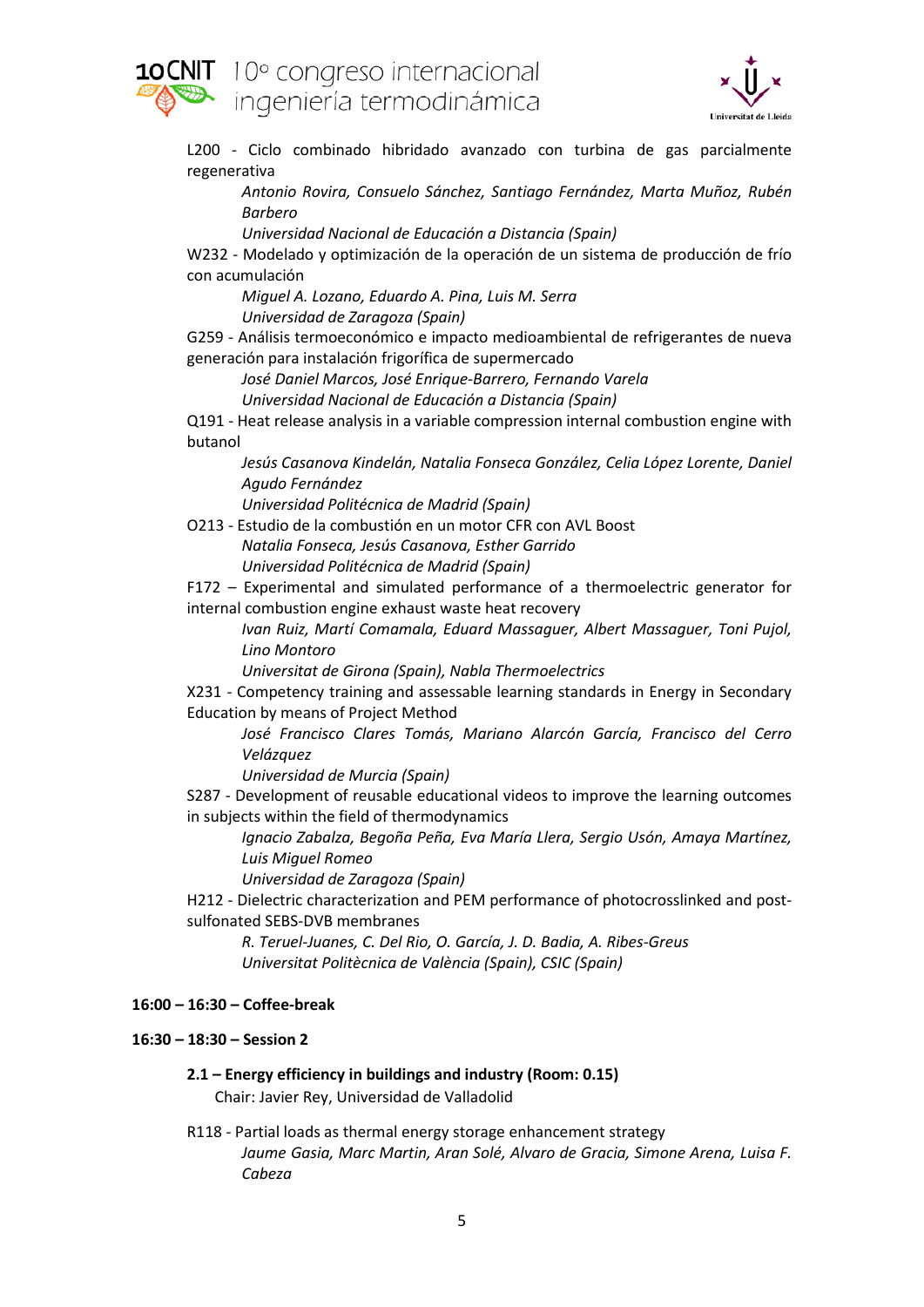



*Universitat de Lleida (Spain), Universitat Jaume I (Spain), Universitat Rovira i Virgili (Spain), Università degli studi di Cagliari (Italy)*

U163 - Material based-design for high temperature sensible heat storage using solid particle materials

*Alejandro Calderón, Camila Barreneche, A. Inés Fernández, M. Segarra, Anabel Palacios, Cristina Prieto, Alfonso Rodríguez-Sánchez, David Pérez-Osorio Universitat de Barcelona (Spain)*

X108 - Technical feasibility of supercritical  $CO<sub>2</sub>$  Brayton cycle in waste heat recovery applications

*Héctor García-Rey, Eva Arenas, José Ignacio Linares*

*Universidad Pontificia Comillas (Spain)*

D227 - Waste heat recovery from urban data centres to increase energy efficiency of district heating and cooling networks

*Paolo Taddeo, Eduard Oró, Jaume Salom*

*Catalonia Institute for Energy Research (Spain)*

E209 - Integrating renewable energy technologies and thermal energy storage to support building trigeneration systems. Analysis of the technical, economic, and environmental potential

*Eduardo A. Pina, Miguel A. Lozano, Luis M. Serra Universidad de Zaragoza (Spain)*

K223 - Study on "low-cost" PCM emulsion as Thermal Energy Storage material for District Heating applications

*Giulia Rinaldi, Ana Lázaro, Monica Delgado, José Mª Marín, Mª Concepción Peñalosa, Luis Serra, Vittorio Verda Universidad de Zaragoza (Spain), Politecnico di Torino (Italy)*

### **2.2 – Modelling and numerical simulation (Room: 0.17)**

Chair: Emilio Navarro, Universidad Politécnica de Valencia

- F230 Tube-fin assembly optimization in convective-radiative conditions *Mariano Alarcón, Manuel Seco-Nicolás, Juan Pedro Luna Universidad de Murcia (Spain), Universidad Politécnica de Cartagena (Spain)*
- F158 Advanced parallel computing in engineering processes: Study of a molten-salt thermocline tank over a GPU architecture

*María Fernández-Torrijos, Celia Sobrino, José A. Almendros-Ibáñez, Gerardo Fernández-Escribano*

*Universidad Carlos III de Madrid (Spain), Universidad de Castilla-La Mancha (Spain), Renewable Energy Research Institute, Albacete (Spain)*

D258 - Simulation and Optimization of a counterflow Tunnel Dehydrator *Jose M. Sojo-Gordillo, Antonio Carrillo-Andrés, Samuel Guarino-Molina, Francisco Plaza-Gomáriz*

*Universidad de Málaga (Spain)*

J247 - Thermal modeling of convective heat transfer in scientific instrumentation of Mars missions: implementation in thermal analysis of ATS and TIRS in MARS 2020

*Adrián Chamorro, Lilian Peinado, Isabel Pérez-Grande, José Antonio Rodríguez Manfredi, Alain Lepinette, Eduardo Sebastián*

*Universidad Politécnica de Madrid (Spain), Centro de Astrobiología, CSIC-INTA (Spain)*

I197 - Polarization curve model for glucose fuel cells with depletion design *Óscar Santiago, Teresa J. Leo, Miguel A. Raso, Emilio Navarro*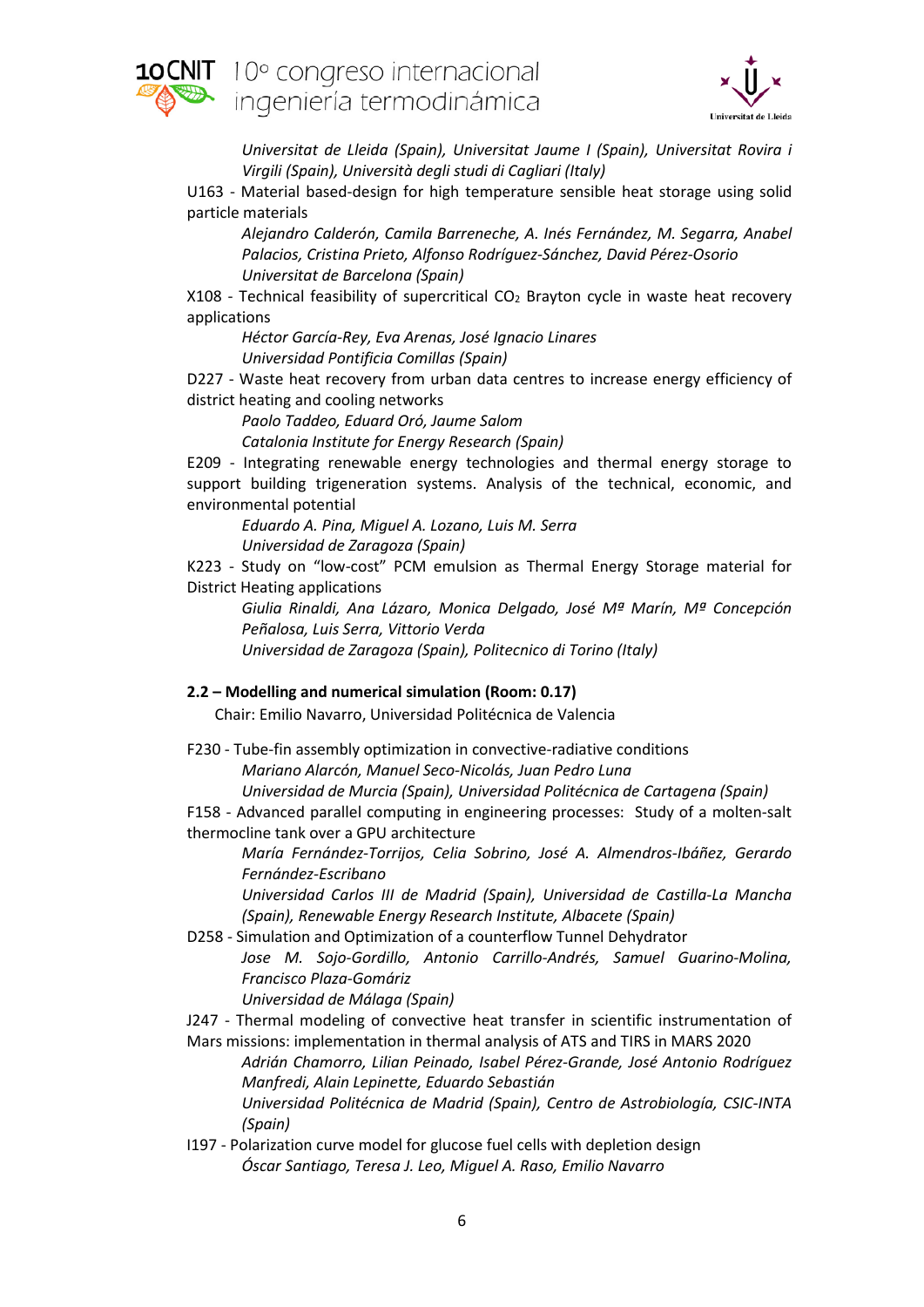



*Universidad Politécnica de Madrid (Spain), Universidad Complutense de Madrid (Spain)*

R148 - A thermodynamic model for a hybrid multistage Brayton thermosolar plant *Cesar Miguel Barbero, Rosa Pilar Merchán Corral, María Jesús Santos Sánchez, Antonio Calvo Hernández, Alejandro Medina Dominguez Universidad de Salamanca (Spain)*

## **2.3 – Refrigeration (Room: 0.16)**

Chair: José Miguel Corberán, Universidad Politécnica de Valencia

P110 - Modelling method for a simple vapour-compression refrigeration system

*Gabriel Zsembinszki, Alvaro de Gracia, Pere Moreno, Xavier Albets, Ricard Rovira, Miguel Ángel González, Luisa F. Cabeza*

*Universitat de Lleida (Spain), Universitat Rovira i Virgili (Spain), AKO Electromecànica (Spain)*

D260 - Análisis experimental del uso del R1234ZE(E) para sustitución del R134A en una instalación de compresión de vapor

*Adrián Mota Babiloni, Joaquín Navarro Esbrí, Jorge Haro Ortuño, Francisco Molés Ribera, Ángel Barragán Cervera, Bernardo Peris Pérez Universitat Jaume I (Spain)*

A242 - Evaluation and optimization of two-stage vapor compressions cycles with vaporinjection

*Fernando M. Tello-Oquendo, Emilio Navarro-Peris, José Gonzálvez-Maciá Universitat Politècnica de València (Spain)*

D245 - Correlation for optimal intermediate pressure in two-stage vapor compression cycles depending on the secondary fluid temperature lift

*Fernando M. Tello-Oquendo, Emilio Navarro-Peris, José Gonzálvez-Maciá Universitat Politècnica de València (Spain)*

X294 - Diseño y Optimización de un Sistema de Refrigeración para la Fabricación de Adhesivos Termofusibles mediante el Desarrollo y Validación de un Modelo Computacional

*F. Javier Iñigo, Leyre Catalán, Álvaro Martínez, Patricia Aranguren, David Astrain Universidad Pública de Navarra (Spain)*

W279 - Theoretical pinch point assessment for low temperature heating conditions according EN14825/2014

*Emilio López Juárez, José Gonzálvez Maciá Universitat Politècnica de València (Spain)*

### **18:30 – 19:30 – Meeting about CNIT conference**

### **21:00 – Informal dinner at** *El mirador dels Camps Elisis* **restaurant**

*El mirador dels Camps Elisis C\ President Josep Tarradelles, 45-47 25005 Lleida Telf. 973 21 34 61*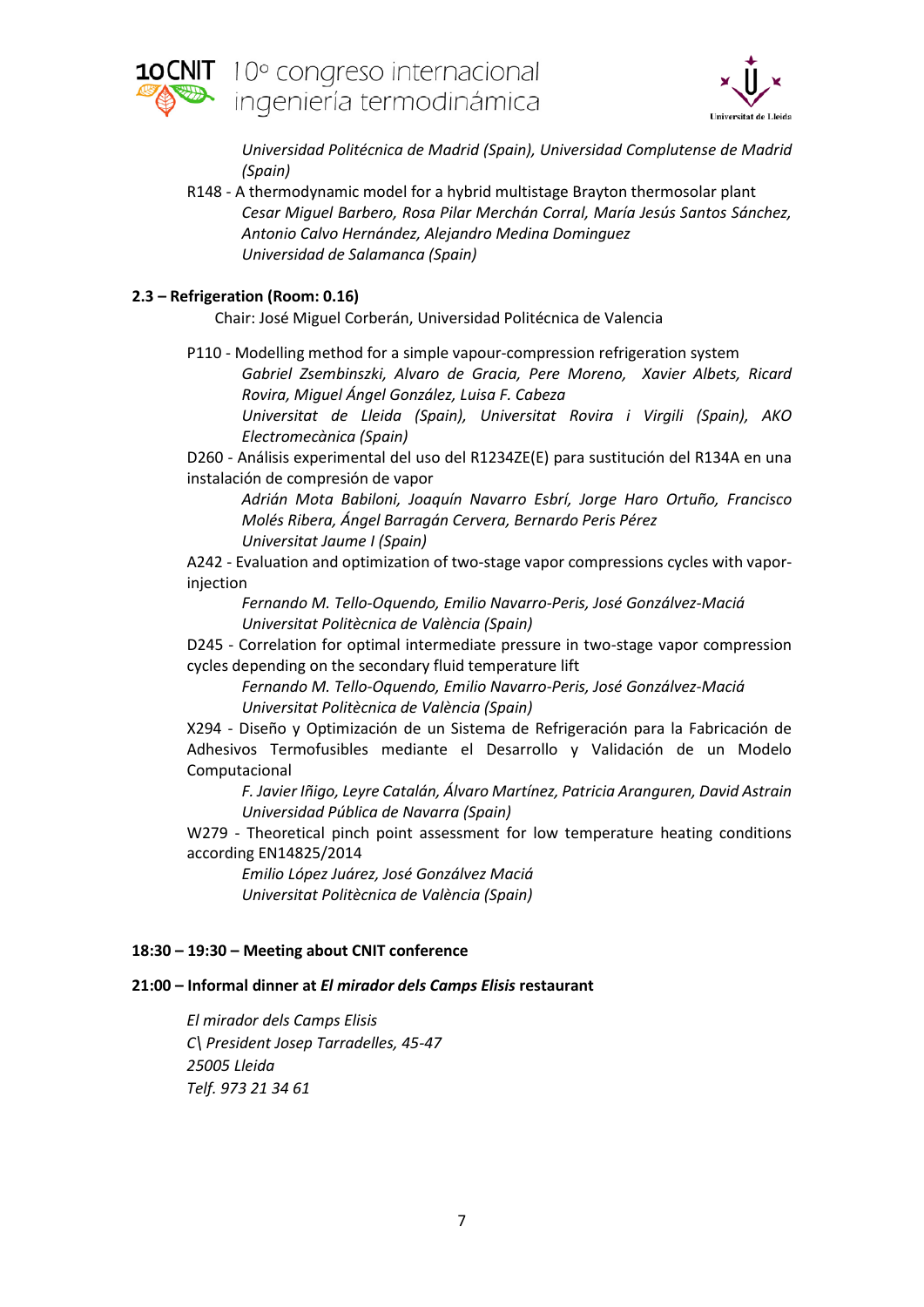



### **THURSDAY**

### **9:00 – 11:00 – Session 3**

# **3.1 – Thermo-physical properties of fluids. Experimental validation of modelling (Room: 0.18)**

Chair: Fernando Aguilar, Universidad de Burgos

Plenary presentation (H100) - Electrochemical impedance spectroscopy monitoring technique on thermal energy storage materials for CSP plants

*Angel G. Fernández, Abdiel Mallco University of Antofagasta (Spain)*

L151 - Thermophysical properties of a nanofluid based on Therminol VP-1 and carbon nanoparticles under high temperature conditions

*Alexandra Gimeno-Furió, Nuria Navarrete, Rosa Mondragon, Leonor Hernandez, Raul Martinez-Cuenca, Luis Cabedo, J. Enrique Julia Universitat Jaume I (Spain)*

H266 - Análisis de la propagación de incertidumbre de los errores de medida de temperatura en el método T-history

*Javier Mazo, Mónica Delgado, Ana Lázaro, Conchita Peñalosa, José María Marín, Belén Zalba*

*Universidad de Zaragoza (Spain)*

T199 - Modeling of a coaxial Borehole Heat Exchanger and experimental validation *Antonio Cazorla-Marín, Carla Montagud, José Miguel Corberán, José Acuña Universitat Politècnica de València (Spain), Royal Institute of Technology (Sweden)*

P138 - Experimental characterization of tubular heat exchangers with different methodologies

*José D. Moya, Juan F. Belmonte, Juan I. Córcoles-Tendero, Antonio E. Molina, José A. Almendros-Ibáñez*

*Renewable Energy Research Institute (Spain), Universidad de Castilla-La Mancha (Spain)*

A248 - Cálculo del potencial térmico de un muro pantalla termoactivado. Herramienta GEOTOOL

*Iñigo Urra, Mercedes Gomez de Arteche Tecnalia (Spain)*

### **3.2 – Thermal comfort and air conditioning (Room: 0.15)**

Chair: Dieter Boer, Universitat Rovira i Virgili

D249 - Zonas de Estancamientos en Viviendas y su Correlación con la Posición Relativa de las Entradas de Aireación y Evacuación

*Víctor del Campo Díaz, Jesús Nicolás Peña Suárez*

*Universidad del País Vasco (Spain)*

G173 - Algoritmo de control de elementos de sombras y climatización zonificada en el sector residencial

*Francisco Fernández Hernández, José Manuel Cejudo López, José Miguel Peña Suárez, Mari Carmen González Muriano*

*Altra Corporación Empresarial (Spain), Universidad de Málaga (Spain)*

W153 - Assessment of air temperature patterns caused by an air conditioning unit via thermographic images of a sheet of paper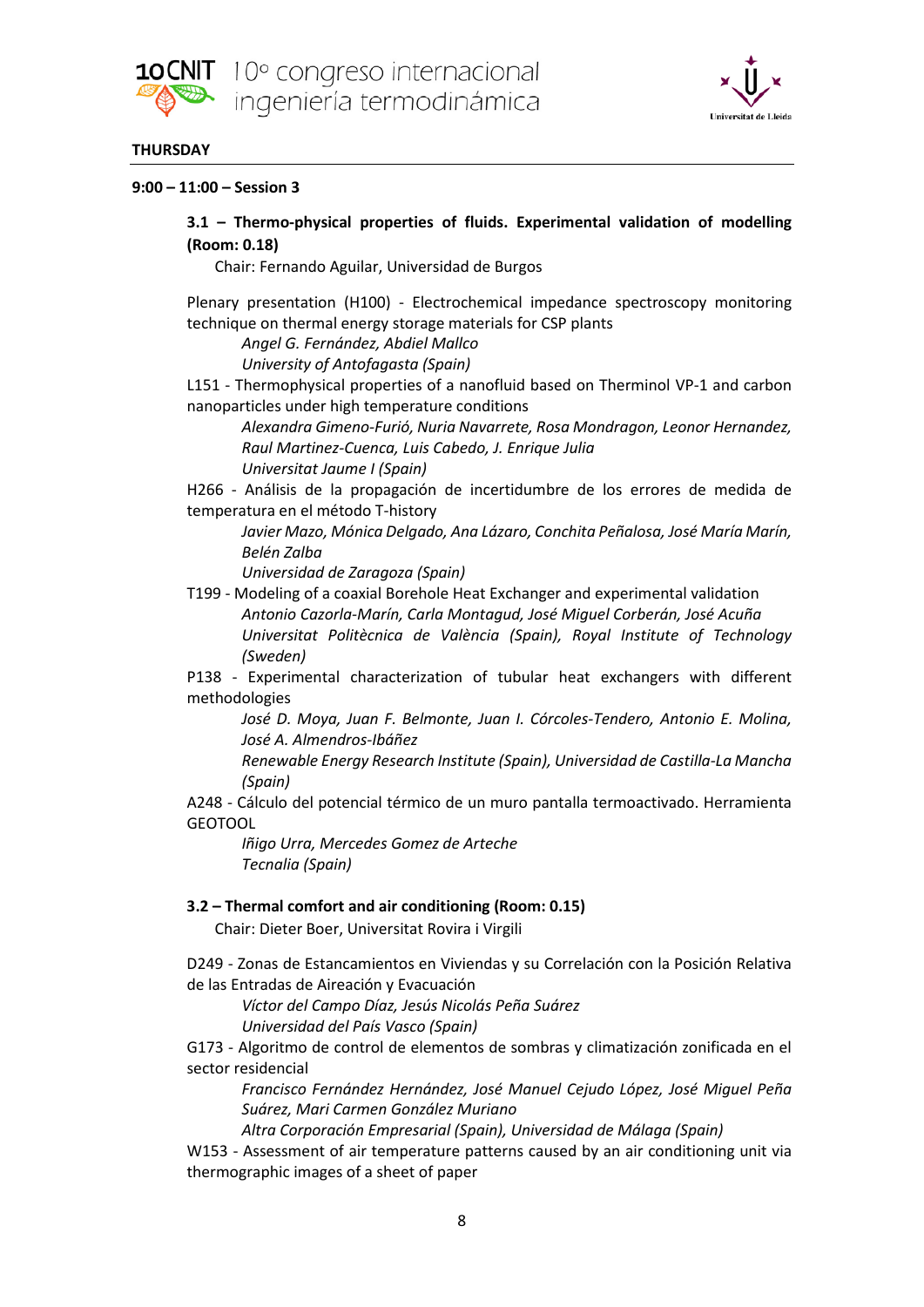



*Jorge Aramburu, Raúl Antón, Juan Carlos Ramos, Gorka S. Larraona, Alejandro Rivas*

*Universidad de Navarra (Spain)*

L220 - Thermal performance of an earthbag building compared to a traditional dwelling in hot semi-arid climate

*Lídia Rincón, Ursula Beltran, Marc Medrano, Sergi Vall, Ingrid Martorell Universitat de Lleida (Spain)*

O176 - Evaluación del confort térmico en una habitación de hospital sometida a diferentes tasas de renovación de aire

*F.A. Berlanga, I. Olmedo, M. Ruiz de Adana Universidad de Córdoba (Spain)*

F179 - Análisis experimental de la capacidad desecante de sistemas híbridos basados en ruedas desecantes activadas a baja temperatura mediante sistemas de refrigeración por compresión de vapor

*F. Comino, M. Ruiz de Adana Universidad de Córdoba (Spain)*

## **3.3 – Thermal and hybrid engines. Combustions cells and processes (Room: 0.17)**

Chair: Jesús Casanova, Universidad Politécnica de Madrid

Plenary presentation (X224) - Autoignition of butanol isomers blended with diesel and biodiesel fuels

*Magín Lapuerta, Juan José Hernández, Alexis Cova-Bonillo*

*Universidad de Castilla-La Mancha (Spain), Universidad de Oriente (Venezuela)* K160 - Motor cycle desing for ocean thermal energy conversion

*Rodrigo Burón Bernabé, Mario Álvarez Fernández, Montserrat Díez Mediavilla, David González Peña, Cristina Alonso Tristán*

*Universidad de Burgos (Spain), Santa Mª de Garoña Nuclear Power Plant (Spain)* S186 - Gastone: A new integral engineering concept to enhance the CNG powertrain efficiency

*Estefanía Hervás-Blasco, Emilio Navarro-Peris, José Miguel Corberán Universidad Politècnica de València (Spain)*

- M225 Thermodynamic diagnosis of n-butanol blends in a Euro 6 diesel vehicle *Magín Lapuerta, Rosario Ballesteros, José Rodríguez-Fernández, Angel Ramos, David Fernández-Rodríguez Universidad de Castilla-La Mancha (Spain)*
- L167 Estimation of the rate of diesel fuel injection with solenoid operated injector *Jose Antonio Soriano, Jorge Duarte, Carmen Mata, Cristian Ávila*

*Universidad de Castilla-La Mancha (Spain), Universidad del Atlántico (Colombia), Universidad de Antioquia (Colombia)*

### **3.4 – Refrigeration (Room: 0.16)**

Chair: Gabriel Zsembinszki, Universidad de Lleida

- B136 How to assess subcooling
- in household refrigerator?

*Laetitia Bardoulet, José Miguel Corberán, Santiago Martinez-Ballester Universitat Politècnica de València (Spain)*

E102 -  $CO<sub>2</sub>$  with mechanical subcooling vs.  $CO<sub>2</sub>$  cascade cycles for medium temperature commercial refrigeration applications. Thermodynamic analysis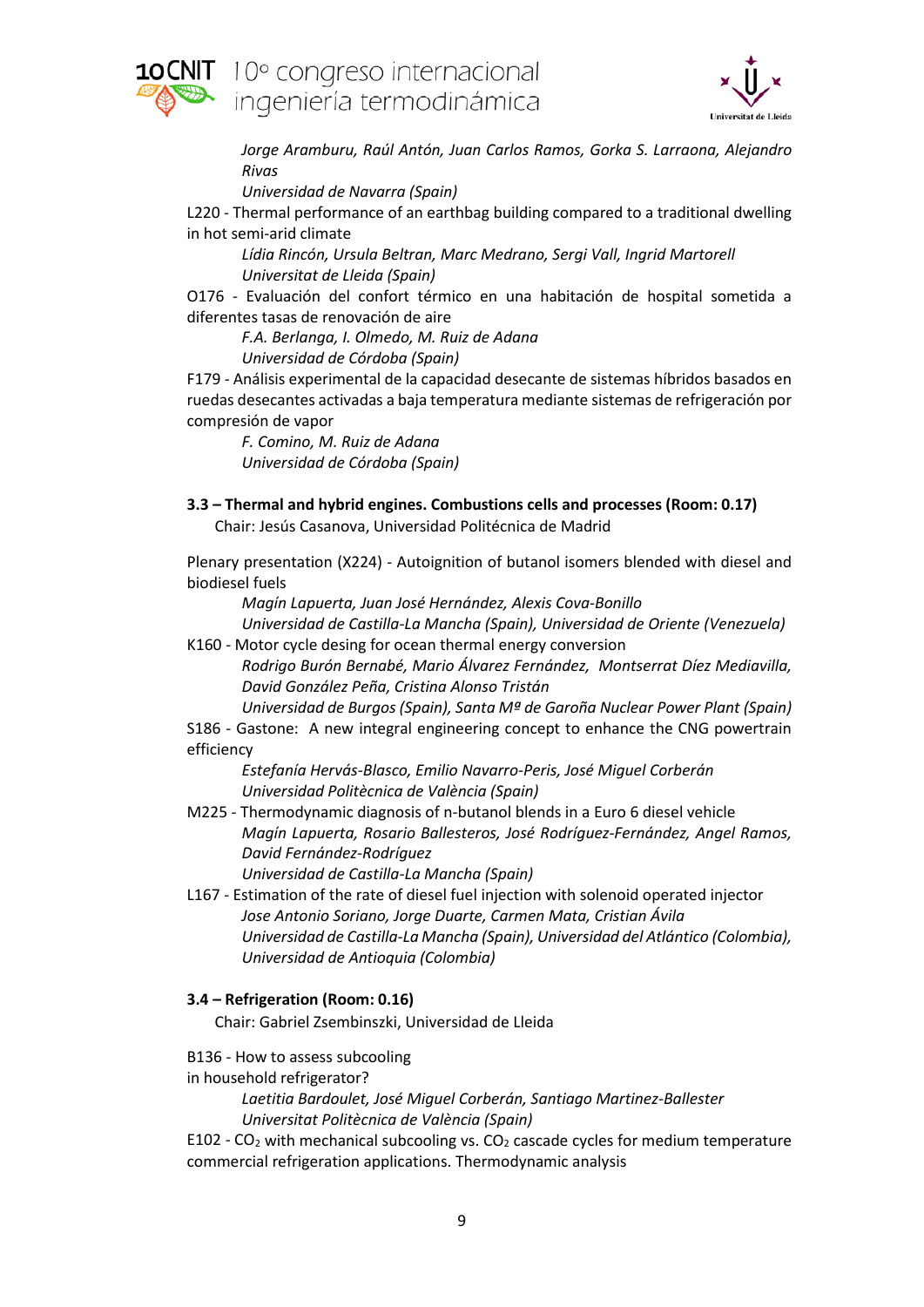



*Rodrigo Llopis, Laura Nebot-Andrés, Daniel Sánchez, Jesús Catalán, Ramón Cabello*

*Universitat Jaume I (Spain)*

 $I149$  - Experimental evaluation of a  $CO<sub>2</sub>$  transcritical refrigeration plant with dedicated mechanical subcooling

*Laura Nebot-Andrés, Rodrigo Llopis, Daniel Sánchez, Jesús Catalán-Gil, Ramón Cabello*

*Universitat Jaume I (Spain)*

T150 - Comparison of a  $CO<sub>2</sub>$  transcritical refrigeration plant with dedicated mechanical subcooling or internal heat exchanger

*Laura Nebot-Andrés, Rodrigo Llopis, Daniel Sánchez, Jesús Catalán-Gil, Ramón Cabello*

*Universitat Jaume I (Spain)*

L270 - Experimental evaluation of a transcritical  $CO<sub>2</sub>$  refrigeration plant working with two subcooling systems: IHX and Mechanical subcooling

*Daniel Sánchez, Jesús Catalán-Gil, Rodrigo Llopis Doménech, Laura Nebot-Andrés, Ramón Cabello López, Enrique Torrella Alcaraz Universitat Jaume I (Spain)*

X195 - In-situ quantitative analysis of  $CO<sub>2</sub>/C3H8$  mixtures in the working conditions of a compression heat pump by near-infrared spectroscopy

*M. Isabel Barba, P. Boutellier, M. Soledad Larrechi, P. Tobaly, A. Coronas Universitat Rovira i Virgili (Spain), CNAM, Laboratory CMGPCE (France)*

### **11:00 – 11:30 – Coffee-break**

### **11:30 – 13:30 – Session 4**

# **4.1 - Energy efficiency in buildings and industry (Room: 0.15)**

Chair: Luis del Portillo, UPV/EHU

Plenary presentation – Hybrid solid sorption technology for solar heating and cooling systems

*Andrea Frazzica*

*Istituto Di Tecnologie Avanzate Per L'energia, Messina, Messina, Italy*

G159 - Multi-objective optimization comparative of bio-based and conventional insulation materials

*Alba Torres, Mariana Palumbo, Laureano Jiménez, Assed Naked Haddad, Dieter Boer*

*Universitat Rovira i Virgili (Spain)*

J114 - Optimization-based demand side management using thermal energy storage and solar PV for peak electricity demand reduction

*Mohammad Saffari, Alvaro de Gracia, Cesar Fernández, Martin Belusko, Dieter Boer, Luisa F. Cabeza*

*Universitat de Lleida (Spain), University of South Australia (Australia), Universitat Rovira i Virgili*

K188 - Optimal sizing of a heat pump booster to maximize benefit from the substitution of the production of sanitary hot water with gas boilers

*Estefanía Hervás-Blasco, Miguel Pitarch, Laetitia Bardoulet, Emilio Navarro-Peris Universidad Politècnica de València (Spain)*

N234 - Experimental Investigation on a Hybrid Enhanced Surfaces Absorption Heat Transformer Generator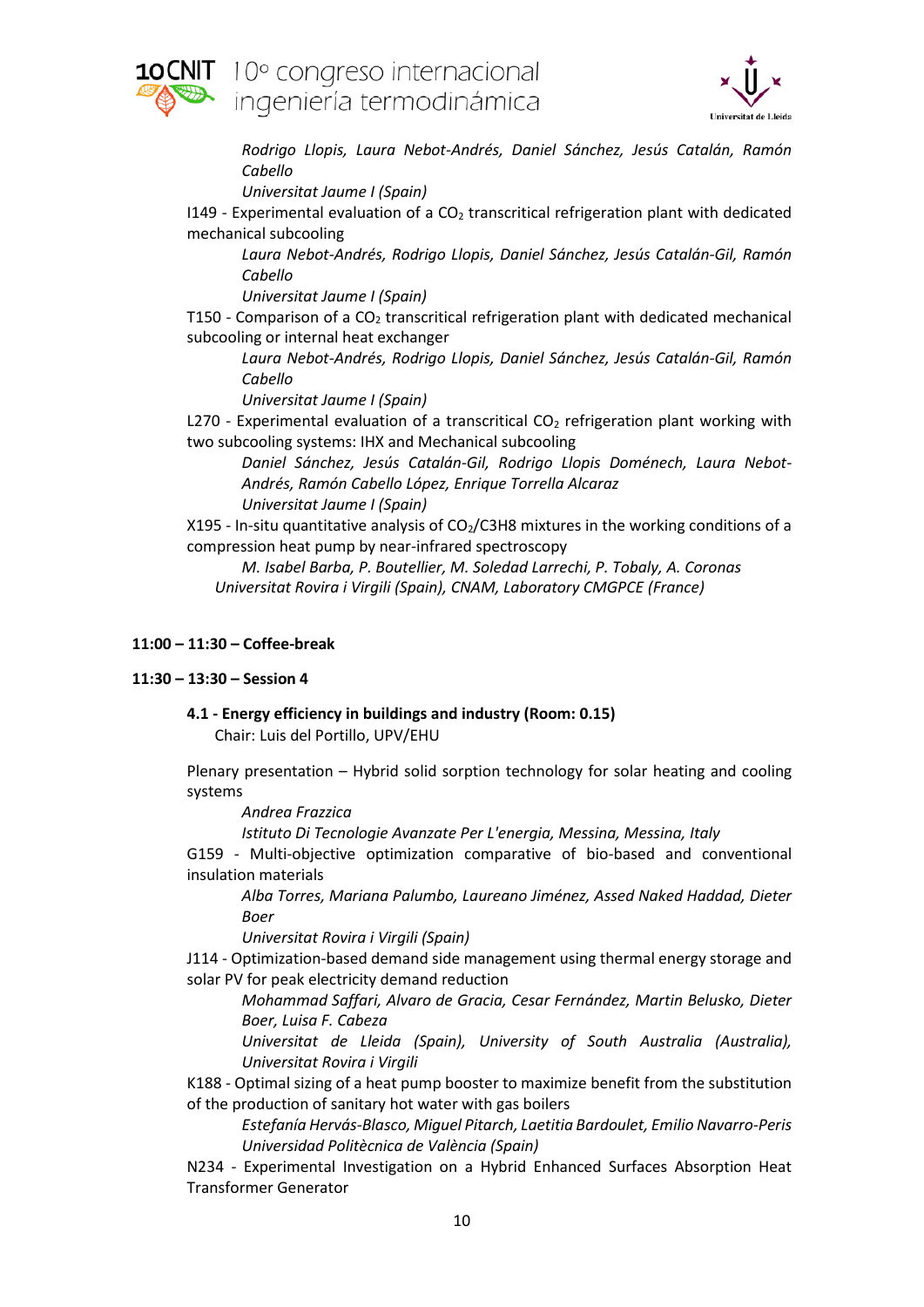



*Asier Martínez, Laura Alonso, Xabier Peña, Aitor Agirre, Julen Hernández Tecnalia (Spain)*

N165 - Aprovechamiento de la biomasa forestal para suministrar calefacción y ACS en un complejo hospitalario. Propuesta de consumo casi nulo

*Ingrit Gómez, Víctor de la Peña, Víctor del Campo, Elena de la Peña Universidad del País Vasco (Spain)*

## **4.2 - Modelling and numerical simulation (Room: 0.17)**

Chair: José A. Almendros, Universidad de Castilla-La Mancha

D146 - Parameter identification of a round-robin test box model using bayesian approach

*Borja Conde Carnero, Enrique Granada Álvarez, Pablo Eguía Oller, Marta Fernández Rodríguez, Lara Febrero Garrido Universidad de Vigo (Spain)*

P208 - Preliminary thermal analysis of the X-IFU radiative shields assembly *Javier Piqueras Carreño, Isabel Pérez Grande, Manuel Reina Aranda Universidad Politécnica de Madrid (Spain), Payloads and Scientific Instrumentation Department (Spain)*

G241 - Developing CFD models to evaluate available energy in exhaust systems of diesel light duty vehicles

*Pablo Fernandez-Yañez, Octavio Armas, Arantzazu Gomez, Antonio Gil Universidad de Castilla-La Mancha (Spain), Universitat Politècnica de València (Spain)*

U291 - Characterization of transient propellant combustion *José R. García-Cascales, Carmen López-Muñoz, Francisco Nicolás-López, Guillermo Monreal-González, F. Javier Sánchez-Velasco, Alejandro López-Belchí, José Serna-Serrano, Ramón Otón Martínez, Ramón Mur de Galdeano, Domingo Moratilla- Fernández*

*Universidad Politénica de Cartagena (Spain), University Center of Defense at the Spanish Air Force Academy (Spain), Expal Systems SA (Spain)*

- W161 CFD study of Vertical Wind Turbine Optimization *Álvaro Peñalva-Pérez, David González-Peña, Cristina Alonso Tristán, Montserrat Díez-Mediavilla Universidad de Burgos (Spain)*
- Q147 Weather data influence in buildings transient thermal simulation *Elena Arce Fariña, José María Alonso Rodríguez, Pablo Eguía Oller, Enrique Granada Álvarez, Francisco Manuel Troncoso Pastoriza Defense University Center (Spain), Universidad de Vigo (Spain)*
- **4.3 – Renewable energies and environmental impact (Room: 0.16)**

Chair: Aran Solé, Universitat Jaume I

Plenary presentation (Y190) - Evaluating the energy consumption and the cost of a building based on the integration of BIM and LCA

*Karoline Figueiredo, Mariana Palumbo, Assed Haddad, Dieter Boer Universidade Federal do Rio de Janeiro (Brasil), Universidade Federal Fluminense (Brasil), Rovira i Virgili University (Spain)*

N135 - Ground solar receptor *Jesús Gómez-Hernández, Marta Laporte, Javier Villa Briongos, Domingo Santana Universidad Carlos III de Madrid (Spain)*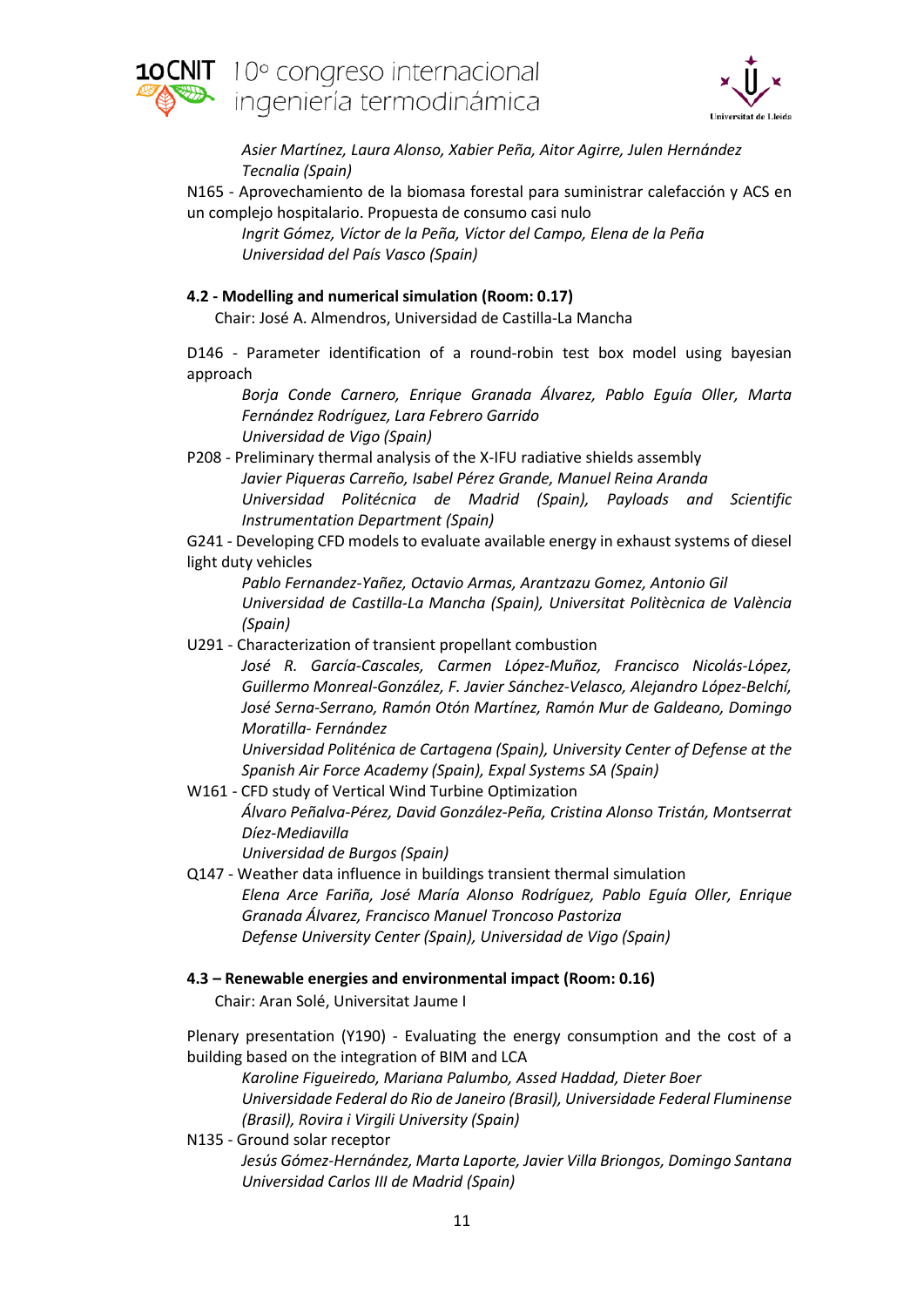



O175 - Application of innovative storage operation strategies to alternative Fresnel based concentrating solar plants

*Andrés Sebastián, Rubén Abbas, Manuel Valdés, Javier Muñoz-Antón Universidad Politécnica de Madrid (Spain)*

V155 - Equivalent thermal conductivity in packed beds: review of correlations and its importance in energy storage systems

*Minerva Díaz-Heras, José D. Moya, Juan F. Belmonte, Juan I. Córcoles-Tendero, Antonio E. Molina, José A. Almendros-Ibáñez*

*Renewable Energy Research Institute, Albacete (Spain), Universidad de Castilla-La Mancha (Spain)*

Y202 - Optimización del diseño y operación de un sistema de producción eléctrica basado en fuentes renovables y conectado a red

*Edwin S. Pinto, Miguel A. Lozano, Luis M. Serra Universidad de Zaragoza (Spain)*

I168 - Evaluación energética de una planta híbrida solar fósil de turbina de gas en ciclo cerrado regenerativo

*Javier Rodríguez Martín, Susana Sánchez Orgaz, Ángel Jímenez Álvaro, Ignacio López Paniagua Rafael Nieto Carlier, Celina González Fernández Universidad Politécnica de Madrid (Spain)*

# **4.4 – Energy and exergy analysis (Room: 0.18)**

Chair: Manuel Ruiz de Adana, Universidad de Córdoba

Plenary presentation (B126) - Reduction of water consumption in Combined Cycle Power Plants by introducing Absorption Refrigeration Systems

*Rafael A. Salgado, José A. Almendros-Ibañez, Juan F. Belmonte, Antonio E. Molina*

*Interamerican University of Puerto Rico (Puerto Rico), Renewable Energy Research Institute (Spain), Universidad de Castilla-La Mancha (Spain)*

U215 - Performance analysis of a polygeneration plant using the cold recovered from a LNG-regasification process

*Antonio Atienza-Márquez, Joan Carles Bruno, Alberto Coronas Universitat Rovira i Virgili (Spain)*

P130 - Energy efficiency of pumping systems in a heat exchangers network

*Juan I. Córcoles, José D. Moya, Juan F. Belmonte, José A. Almendros-Ibáñez, Antonio E. Molina*

*Universidad de Castilla-La Mancha (Spain), Renewable Energy Research Institute, Albacete (Spain)*

O154 - Evaluación energética y exergética de sistemas de trigeneración mediante ciclos con combustión por lazo químico

*Ángel Jímenez Álvaro, Javier Rodríguez Martín, Susana Sánchez Orgaz, Ignacio López Paniagua, Rafael Nieto Carlier, Celina González Fernández Universidad Politécnica de Madrid (Spain)*

G233 - Modelling of the yield of a  $N_2$  liquefaction plant as a function of the ratio of the total flow being expanded at the valve

*Ignacio López-Paniagua, Celina González-Fernández, Ángel Jímenez-Álvaro, Susana Sánchez-Orgaz, Javier Rodríguez-Martín, Rafael Nieto-Carlier Universidad Politécnica de Madrid (Spain)*

S104 - Symbolic Thermoeconomic analysis in a NZEB Cogeneration facility for heating and DHW supply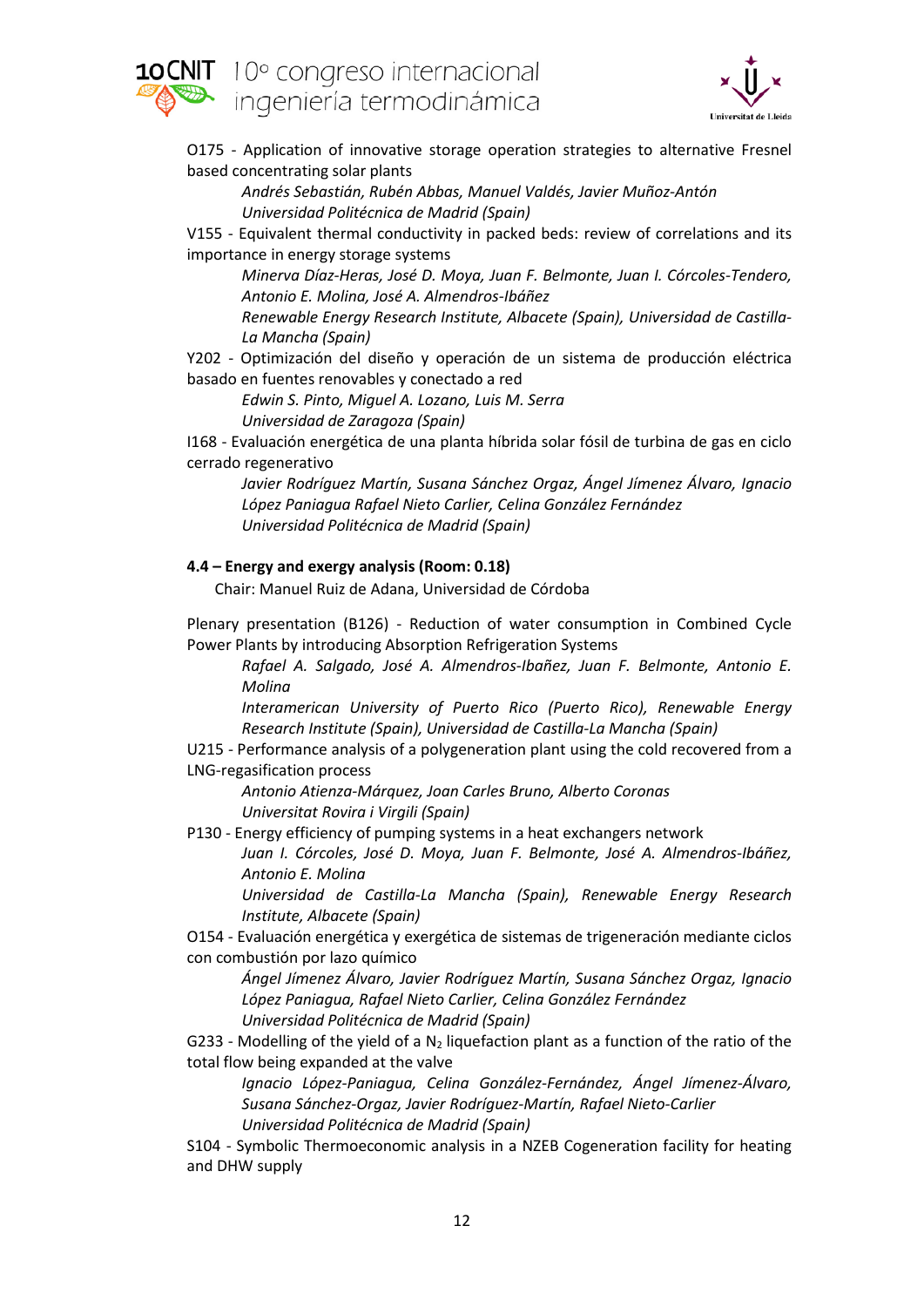

**NIT** 10° congreso internacional ingeniería termodinámica



*Ana Picallo Perez, Daniel Perez, Xabi Ruiz de Larramendi, José María Sala Lizarraga Universidad del País Vasco (Spain)*

### **13:30 – 15:00 – Lunch**

### **15:00 – 16:00 – Poster session**

Chair: José Ramón García Cascales, Universidad de Cartagena

W203 - Diseño de una práctica para determinar la velocidad de llama en premezclas gaseosas

*David Patiño, Jacobo Porteiro, Jose L Míguez, Araceli Regueiro Universidad de Vigo (Spain)*

N123 - A method to estimate the particle-size distribution of biomass soot agglomerates using fractal analysis

*Raquel Pérez-Orozco, Natalia Cid, David Patiño, Jacobo Porteiro Universidad de Vigo (Spain)*

G171 - Performance improvement in PVA-SSA membranes by GO addition for PEMFCs applications

*C. Gonzalez-Guisasola , A. Ribes-Greus, V. Soria*

*Universitat Politècnica de València (Spain), Universitat de València de Estudi General (Spain)*

K198 - Estimation of photovoltaic potential in the buildings of the Spanish Naval Military School

*Andrés Suárez-García, David González-Peña, Montserrat Diez-Mediavilla, Miguel Ángel Álvarez-Feijoo, Elena Arce*

*University Centre of Defence at the Spanish Navy Army (Spain), Universidad de Burgos (Spain)*

E131 - Benchmarking of energy demand of domestic and small business buildings *Julià Coma, José Miguel Maldonado, Alvaro de Gracia, Toni Gimbernat, Teresa Botargues, Luisa F. Cabeza*

*Universitat de Lleida (Spain), Universitat Politècnica de Catalunya (Spain), Sinagro enginyeria (Spain), User Feedback Program (Spain)*

F265 - Cálculo y diseño de una instalación solar para climatización de piscina descubierta y calefacción por suelo radiante

*Antonio Ramiro González, Manuel Calderón Godoy, Juan Félix González González, Carmen María González García*

*Universidad de Extremadura (Spain)*

G264 - Instalación fotovoltaica autónoma con apoyo de hidrógeno para estaciones meteorológicas aisladas

*Manuel Calderón Godoy, Juan Félix González González, Antonio Ramiro González, A. José Calderón Godoy*

*Universidad de Extremadura (Spain)*

Z268 - Comparing the cost of storage in photovoltaics and concentrating solar power: batteries vs thermal energy storages

*Luis F. González-Portillo, Javier Muñoz-Antón, José M. Martínez-Val Universidad Politécnica de Madrid (Spain)*

U185 - Nitrous oxide as working fluid in Enhanced Geothermal Systems (EGS) *P. Olasolo, M.C. Juárez, M.P. Morales, A. Olasolo, M.R. Agius*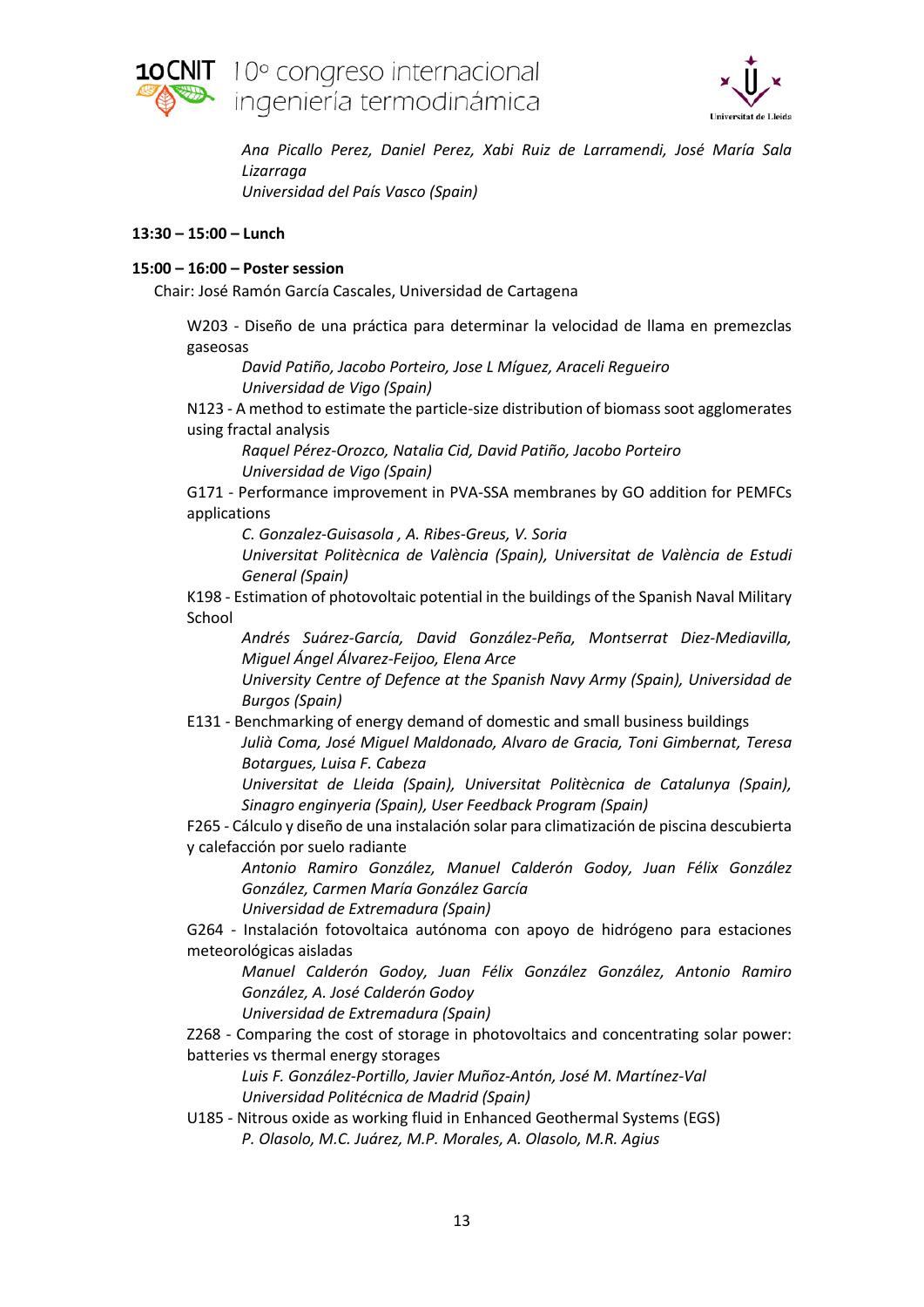



*Universidad Internacional de La Rioja (Spain), Universidad Autónoma de Chile (Chile), Delft University of Technology (The Netherlands), University of Southampton (United Kingdom)*

X117 - La viabilidad económica de seguidores solares para la generación eléctrica en la Comunidad Autónoma de La Rioja (CAR)

*Luis M. López-González, Luis M. López-Ochoa, Jesús Las-Heras-Casas, José P. Paredes-Sánchez*

*Universidad de La Rioja (Spain), Universidad de Oviedo (Spain)*

U115 - El recurso solar y sus posibilidades futuras para la generación eléctrica en la Comunidad Autónoma de La Rioja (CAR)

*Luis M. López-González, Luis M. López-Ochoa, Jesús Las-Heras-Casas, José P. Paredes-Sánchez*

*Universidad de La Rioja (Spain), Universidad de Oviedo (Spain)*

I253 - Desarrollo de dispositivos termoeléctricos que mejoren las condiciones de vida de poblaciones en vías de desarrollo

*Ivan Ruiz, Martí Comamala, Eduard Massaguer, Albert Massaguer, Toni Pujol, Lino Montoro*

*Universitat de Girona (Spain)*

M177 - Annual analysis of different concentrated solar thermal linear receivers for gas combined cycle hybrid power plants

*Javier Muñoz-Antón, Manuel Valdés, Alberto Abanades, Rubén Abbas, Luis F. González-Portillo*

*Universidad Politécnica de Madrid (Spain)*

P178 - Supercritical CO2 Brayton Power Cycles coupled to line focusing solar field optimization

*Luis Coco-Enríquez, Javier Muñoz-Antón, José Mª Martínez-Val Universidad Politécnica de Madrid (Spain)*

D263 - Low global warming potential alternatives to R134a in Organic Rankine Cycles for low temperature heat sources

*Francisco Molés Ribera, Joaquín Navarro Esbrí, Bernardo Peris Pérez, Adrián Mota Babiloni*

*Universitat Jaume I (Spain)*

J262 - Study of the performance of a thermal energy storage tank with PCM working as a heat sink for a vapor compression chiller

*Antonio Real Fernández, Joaquín Navarro Esbrí, Ángel Barragán Cervera, Adrián Mota Babiloni, Francisco Molés Ribera, Bernardo Perís Pérez*

*Universidad CEU Cardenal Herrera (Spain), Universitat Jaume I (Spain)*

R221 - Monitorización y estudio del rendimiento estacional de una instalación de climatización VRV a 3 tubos en condiciones reales de utilización

*Fernando Varela Díez, Eloy Velasco Gómez, Francisco Javier Rey Martínez Universidad Nacional de Educación a Distancia (Spain), Universidad de Valladolid (Spain)*

- H169 Estudio experimental de la ventilación en un aula *Eloy Velasco, Francisco Javier Rey, Julio San José, Ana Tejero, Manuel Andrés, Rosario Patiño, Javier Mª Rey, Sergio González Universidad de Valladolid (Spain)*
- R133 LLE of mixtures of phenyl acetonitrile + n-alkanes *Cristina Alonso-Tristán, Isaías García de la Fuente, J. Antonio González, J. Carlos Cobos Hernández, Fernando Hevia, Ana Cobos, Luis F. Sanz Unidad de Burgos (Spain), Universidad de Valladolid (Spain)*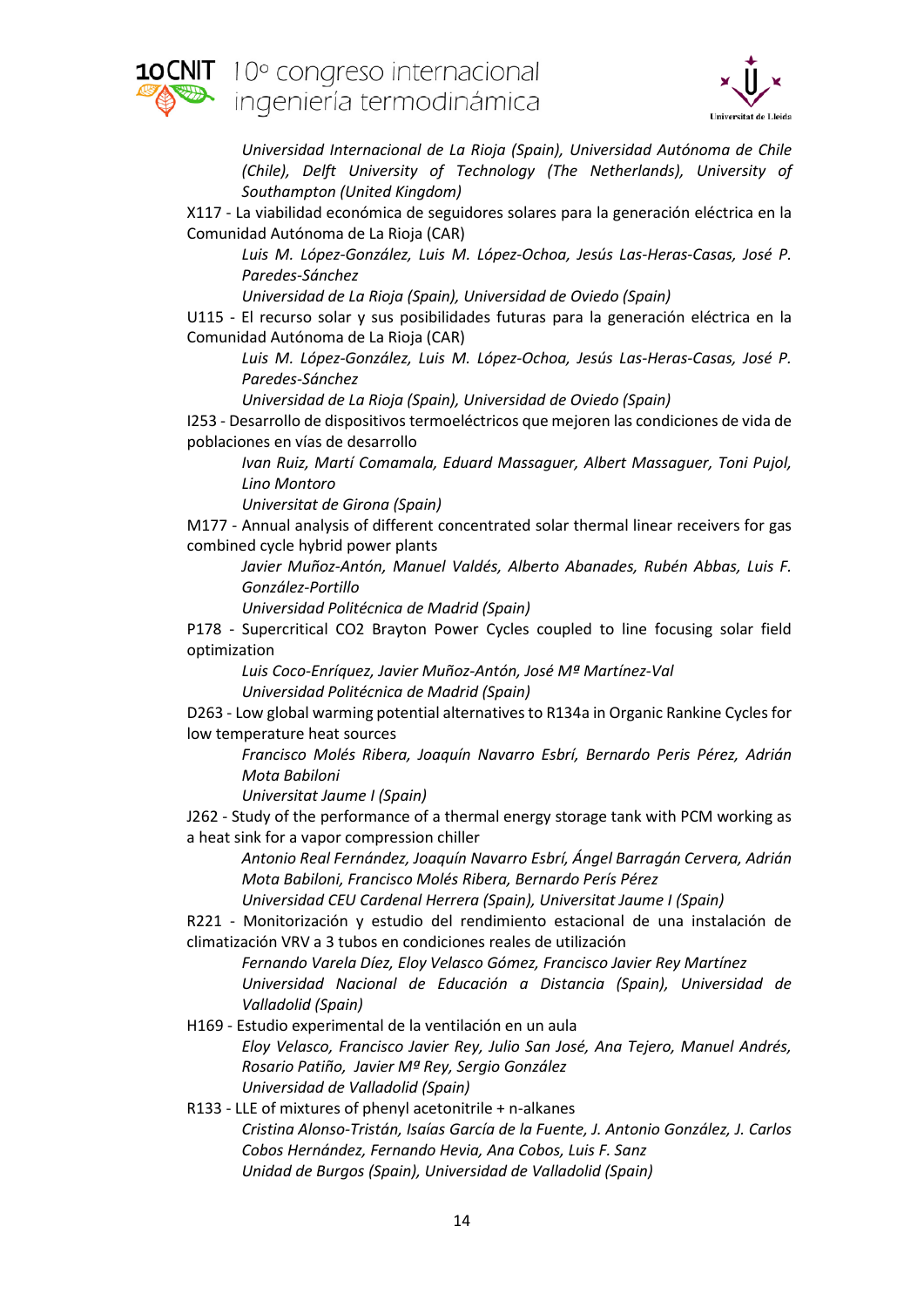



S134 - Dielectric and refractive index measurements of 1-alkanol + hexan-1-amine systems at several temperatures

*Cristina Alonso-Tristán, Fernando Hevia, Ana Cobos, Isaías García de la Fuente, Juan Antonio González, J. Carlos Cobos*

*Unidad de Burgos (Spain), Universidad de Valladolid (Spain)*

W122 - Novel process to valorize industrial co-products for low thermal energy storage (TES) application

*Marc Martin, Pau Gallart-Sirvent, Aran Solè, Camila Barreneche, Gemma Villorbina, Ramon Canela-Garayoa, Luisa F. Cabeza*

*Universitat de Lleida (Spain), Universitat Jaume I (Spain), Univeritat de Barcelona (Spain)*

V284 - Vapor-liquid equilibra (VLE) and excess enthalpies of 1-pentanol or 2-pentanol + 1-hexene for characterizing biofuels

*Alejandro Moreau, Jorge Rubio, Rodrigo Susial, Rosa M. Villamañán, Miguel A. Villamañán, M. Carmen Martín*

*Universidad de Valladolid (Spain)*

L193 - Density and speed of sound at 298.15 K and at atmospheric pressure for the binary mixture HFE-7200 + 2-propanol

*Natalia Muñoz-Rujas, Fernando Aguilar, Eduardo A. Montero Universidad de Burgos (Spain)*

H246 - Evaluating Equations of State to Model Thermodynamic Properties of Carbon Dioxide/Acetone Mixtures for Resorption Heat Pumps

*Daniel Salavera, Alberto Coronas*

*Universitat Rovira i Virgili (Spain)*

Y283 - Densities and viscosities of aqueous amine solutions for CO2 capture

*Eduardo I. Concepción, Daniel Lozano-Martín, Eduardo Pérez-Velilla, César R. Chamorro, José J. Segovia*

*Universidad d Valladolid (Spain), Technology University of Panama (Panama)*

X296 - Nuevas configuraciones en sistemas booster de CO2 para climas cálidos (II). Análisis energético y medioambiental

*Jesús Catalán Gil, Daniel Sánchez García-Vacas, Rodrigo Llopis Doménech, Laura Nebot Andrés, Ramón Cabello López*

*Universitat Jaume I (Spain)*

X293 - Influencia en las instalaciones y en la certificación de los profesionales que utilizan los gases fluorados del nuevo Real Decreto (115/2017) sobre Gases Fluorados

*José Ramón López, Mahmoud Bourouis*

*Universitat Rovira i Virgili (Spain)*

X295 - Desarrollo de un sistema de generación termoeléctrica a partir de calor residual procedente de humos de la combustión

*D. Astrain, P. Aranguren, M. Araiz, A. Martínez, A. Rodríguez, M.G. Pérez Universidad Pública de Navarra (Spain)*

X297 - Workability of PCM-enhanced cementitious mortars

*Lorenzo Olivieri, José Antonio Tenorio, David Revuelta, Cesar Bartolomé, José Sánchez, Servando Álvarez, Lidia Navarro, Luisa F. Cabeza, José Luis Cano Instituto Eduardo Torroja CSIC (Spain), IECA (Spain), Universidad de Sevilla (Spain), Universitat de Lleida (Spain), Indagsa (Spain)*

V145 - Sensitivity analysis of a vertical geothermal heat exchanger simulation *Marta Fernández Rodríguez; Pablo Eguía Oller; Enrique Granada Álvarez; Borja Conde Carnero; Diego José Diarte Universidad de Vigo (Spain)*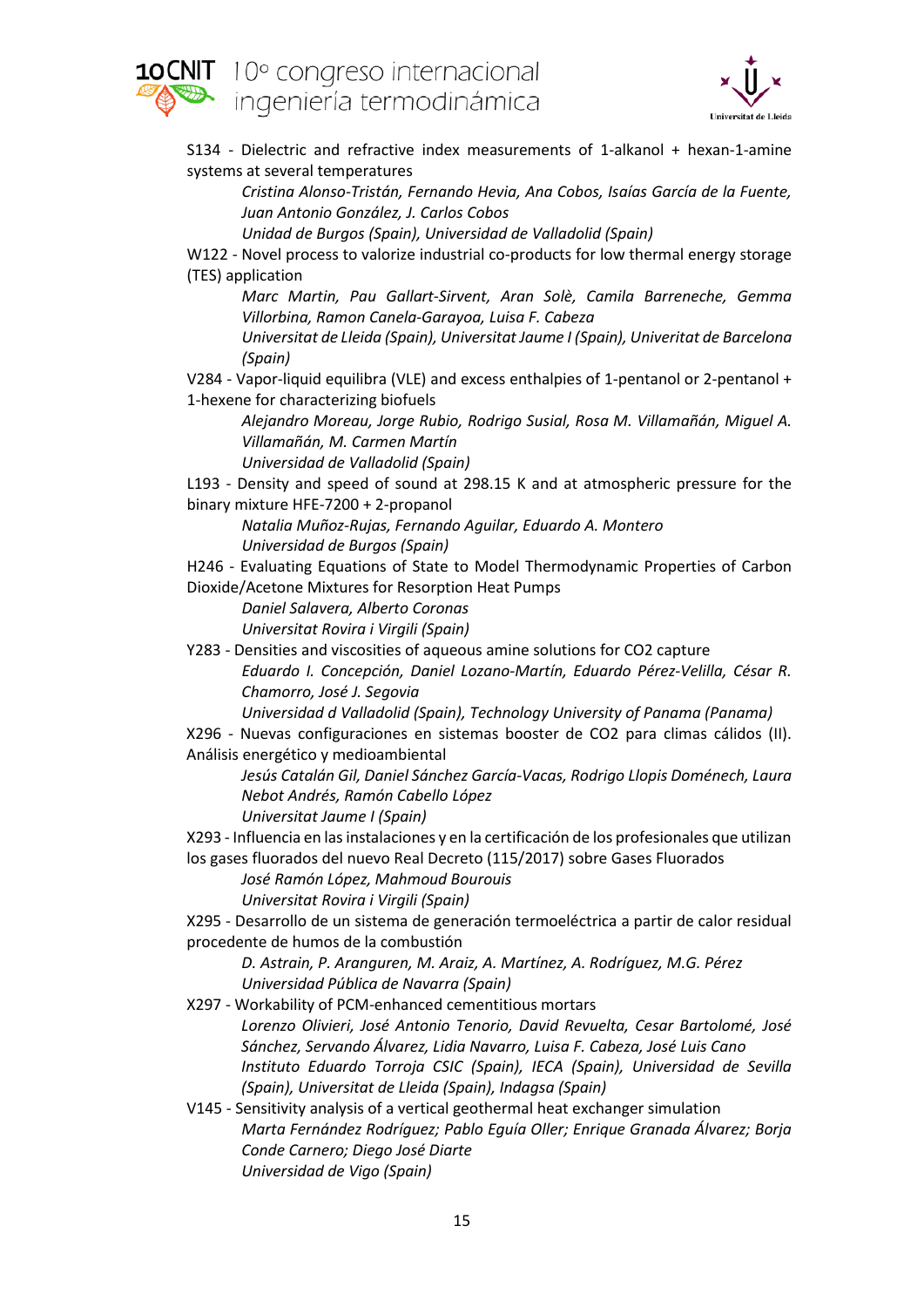



## **16:00 – 16:30 – Coffee-break**

### **16:30 – 18:30 – Session 5**

### **5.1 - Modelling and numerical simulation (Room: 0.17)**

Chair: Luis María López, Universidad de La Rioja

X129 - Influence of the corrugation shape on the heat exchanger performance with corrugated tubes

*Juan I. Córcoles, José D. Moya, Juan F. Belmonte, Antonio E. Molina, José A. Almendros-Ibáñez*

*Universidad de Castilla-La Mancha (Spain), Renewable Energy Research Institute (Spain)*

C256 - Performance Study of Compression-Resorption Heat Pump with Ammonia-Water Working Fluid Mixtures

*Maycon Cesar Magalhães, Juan Prieto, Alberto Coronas Universitat Rovira i Virgili (Spain)*

R204 - Modeling and numerical simulation of a compression-assisted thermochemical refrigeration system activated with low-grade heat

*Jaume Fitó, Sylvain Mauran, Driss Stitou, Nathalie Mazet, Alberto Coronas Universitat Rovira i Virgili (Spain), PROMES-CNRS (France), Université de Perpignan Via Domitia (Spain)*

D252 - Thermal modeling and validation of a vehicle cabin using TRNSYS *Daniela C. Vásconez-Núñez, José Gonzálvez-Maciá, Jorge Payá Universitat Politècnica de València (Spain)*

B254 - Influence of the glazing transmissivity and the vehicle body absorptivity on the thermal performance of a minibús

*Daniela C. Vásconez-Núñez, José Gonzálvez-Maciá, Jorge Payá Universitat Politècnica de València (Spain)*

### **5.2 – Refrigeration (Room: 0.16)**

Chair: Ana Lázaro, Universidad de Zaragoza

J235 - Evaluación de las prestaciones de un refrigerador horizontal de corriente continua, con almacenamiento térmico, para el procesamiento de quesos a pequeña escala

*Adriana Coca-Ortegón, Victor Torres-Toledo, Joachim Müller, Alberto Coronas Univertisat Rovira i Virgili (Spain), Universität Hohenheim (Germany)*

K250 - Nuevas configuraciones en sistemas booster de CO<sub>2</sub> para climas cálidos (I). Análisis de ciclos

*Jesús Catalán Gil, Daniel Sánchez García-Vacas, Rodrigo Llopis Doménech, Laura Nebot Andrés, Ramón Cabello López*

*Universidad Jaume I (Spain)*

I103 - HFC407H a low GWP drop-in of HFC404A. Experimental analysis in a low temperature direct expansion system

*Rodrigo Llopis, Daniel Sánchez, Ramón Cabello, Laura Nebot-Andrés, Jesús Catalán-Gil*

*Universitat Jaume I (Spain)*

H278 - Impact assessment of R290 retrofit of a 8kW air-to-water heat pump *Emilio López Juárez, José Gonzalvez Maciá Universitat Politècnica de València (Spain)*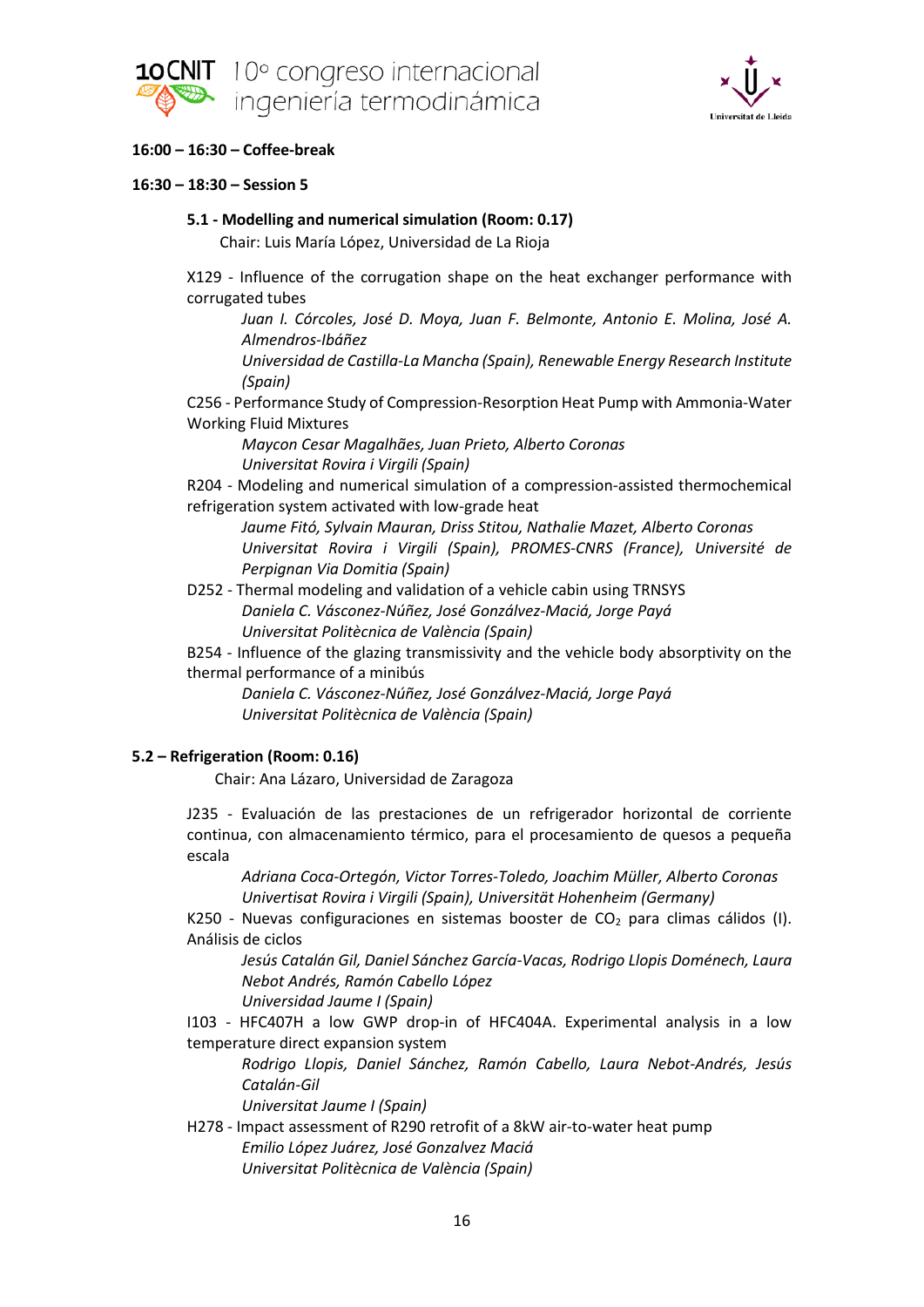



G269 - Experimental analysis of a commercial R134a/CO<sub>2</sub> cascade refrigeration system working with direct and indirect expansion

*Daniel Sánchez García-Vacas, Rodrigo Llopis Doménech, Ramón Cabello López, Jesús Catalán-Gil, Laura Nebot-Andrés Universitat Jaume I (Spain)*

G290 - Evaluación de condensador de minicanales trabajando con R32 y R410A *Alejandro López-Belchí, Fernando Illán-Gómez, José Ramón García-Cascales Centro Universitario de la Defensa - Academia General del Aire (Spain), Universidad Politécnica de Cartagena (Spain)*

### **5.3 – New concepts of thermodynamic engines (Room: 0.18)**

Chair: Manuel Juárez, Universidad de La Rioja

Plenary presentation (V216) - Off-design analysis of a Hybrid Rankine-Brayton cycle used as the power block of a Solar Thermal Power Plant

*Marta Muñoz Domínguez, Antonio Rovira de Antonio, Consuelo Sánchez Naranjo Universidad Nacional de Educación a Distancia (Spain)*

- S182 Analysis of liquid metals as coolants for solar linear collectors *Javier Casco, Nikola Lorenzin, Javier Muñoz, Alberto Abánades Universidad Politécnica de Madrid (Spain)*
- E187 Control of the optimal subcooling *Estefanía Hervás-Blasco, Miquel Pitarch, Alejandro López-Navarro, Emilio Navarro-Peris, José Gonzalvez-Maciá, José Miguel Corberán Universidad Politècnica de València (Spain)*

R189 - Optimal subcooling in subcritical systems *Miquel Pitarch, Estefanía Hervás-Blasco, Emilio Navarro-Peris, José Gonzalvez-Maciá, José Miguel Corberán Universitat Politècnica de València (Spain)*

X237 - Experimental convective heat transfer coefficient measurements in oscillatoryflow baffled tubes

*José Muñoz Cámara, Juan Pedro Solano Fernández, Jose Pérez García Universidad Politécnica de Cartagena (Spain)*

Q261 - Theoretical analysis of an Invertible HTHP/ORC system to profit from low grade waste heat sources

*Bernardo Peris Pérez, Joaquín Navarro Esbrí, Francisco Molés Ribera, Roberto Collado Puig*

*Universitat Jaume I (Spain)*

## **20:30 – Meeting in front of** *Centre de Cultures i Cooperació Transfronterera* **building, CTT (conference building) to take the bus**

### **21:00 – Gala dinner at** *La Boscana* **restaurant**

*La Boscana Carretera de Bellvis a Bell-lloch LV-3311, Km.4 25142 Bellvís, Lleida Telf. 973 56 55 75*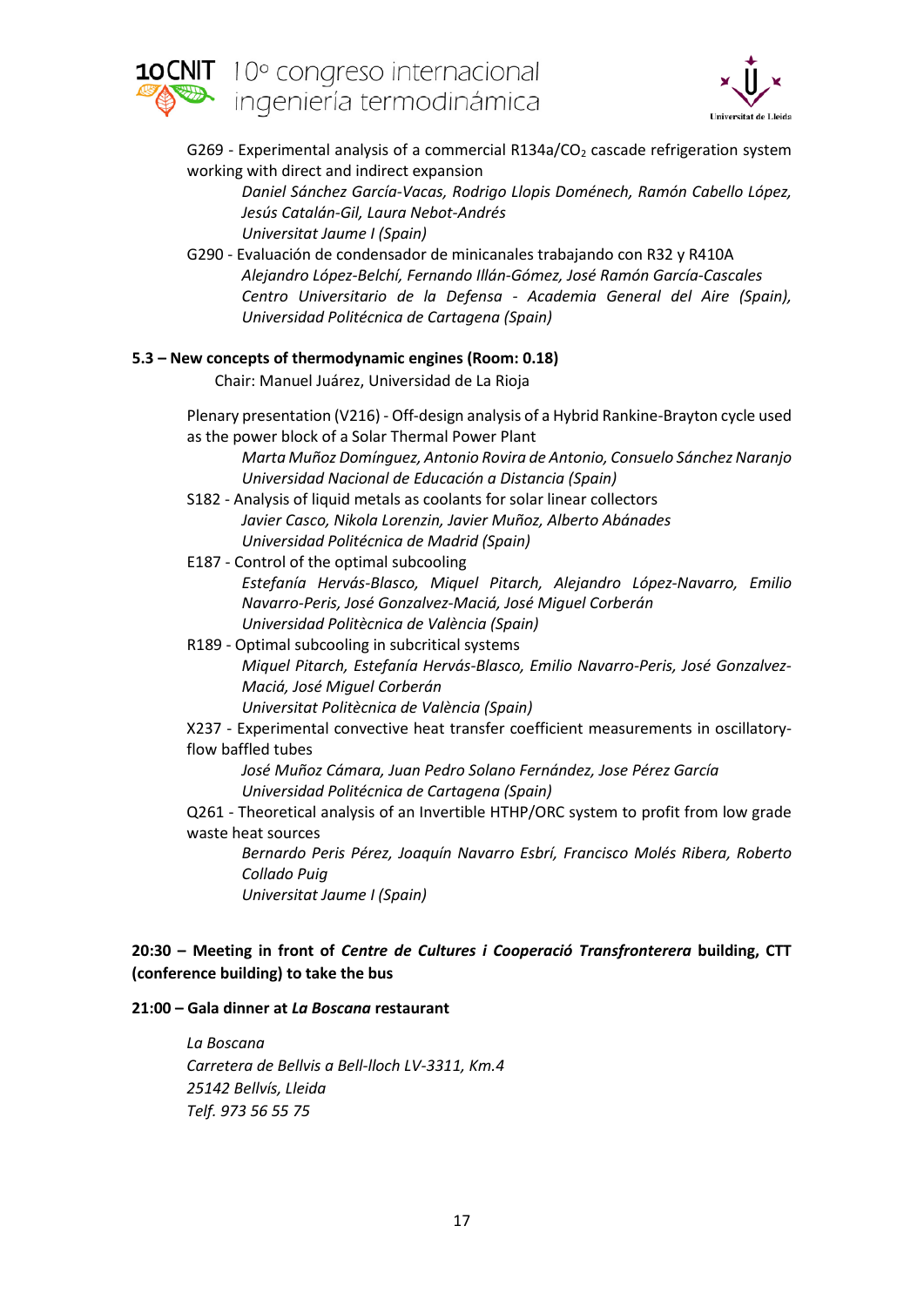



### **FRIDAY**

### **10:00 – 12:00 – Session 6**

### **6.1 – Teaching innovation (Room: 0.17)**

### **Session organised by InPath-TES (Project Nº 657466 H2020)**

Chair: Amparo Ribes, Universidad Politécnica de Valencia



Plenary presentation (U286) - Pilot experience on flipped classroom to improve the learning process in Engineering Thermodynamics

*Begoña Peña, Ignacio Zabalza, Sergio Usón, Eva María Llera, Amaya Martínez, Luis Miguel Romeo*

*Universidad de Zaragoza (Spain)*

L109 - Two examples of EU funding for thermal energy storage: INPATH-TES and INNOSTORAGE projects

*Gabriel Zsembinszki, Lidia Navarro, Francina Sole-Mauri, Luisa F. Cabeza Universitat de Lleida (Spain)*

D121 - Boosting responsibility in engineering: Challenges for national and global initiatives

*Ruth Carbajo, Luisa F. Cabeza Universitat de Lleida (Spain)*

M244 - CFD analysis of compressible flow in nozzles

*María Heras Huerta, David González Peña, Montserrat Díez Mediavilla, Cristina Alonso Tristán*

*Universidad de Burgos (Spain)*

R196 - Challenges of teaching engineering thermodynamics to electronics and industrial management engineers by means of stand-alone courses

*Natalia Muñoz-Rujas, Eduardo A. Montero Universidad de Burgos (Spain)*

O164 - ¿Cómo se enfrentan a un problema de ingeniería los nuevos graduados? *Susana Sánchez Orgaz, Javier Rodríguez Martín, Ángel Jiménez Álvaro, Ignacio López Paniagua, Rafael Nieto Carlier, Celina González Fernández Universidad Politécnica de Madrid (Spain)*

**6.2 – Energy efficiency in buildings and industry (Room: 0.15)**

Chair: Luis Serra, Universidad de Zaragoza

N210 - Experimental study of thermal performance of a water to water heat pump system

*Erik Salazar, Koldobika Martin, Ivan Flores, Luis del Portillo Universidad del País Vasco (Spain)*

T142 - Automatic Detection and Location of Light Sources in Building Interiors for BIM generation

*Francisco Manuel Troncoso Pastoriza, Pablo Eguía Oller, Enrique Granada Álvarez, Diego José Diarte García, Lara Febrero Garrido Universidad de Vigo (Spain)*

E217 - Energy analysis of university buildings. Are they early-adopters for UE nZEB targets?

*Marc Medrano, Josep Maria Martí, Lidia Rincón, Cristian Solé, Albert Castell Universitat de Lleida (Spain),* 

P101 - Standby mode and fast hot start-up in auxiliary bi-drum boiler